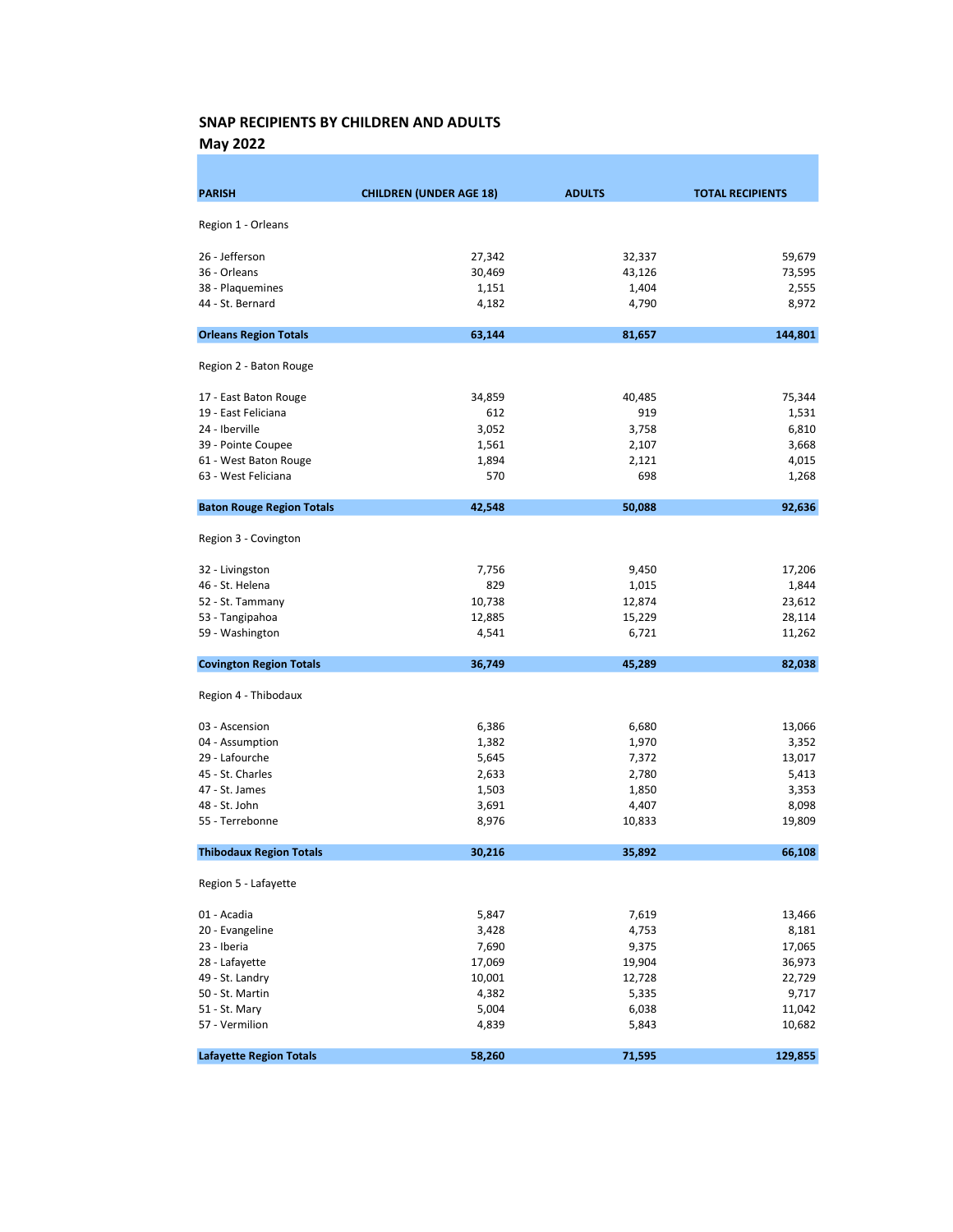May 2022

| <b>PARISH</b>                     | <b>CHILDREN (UNDER AGE 18)</b> | <b>ADULTS</b> | <b>TOTAL RECIPIENTS</b> |
|-----------------------------------|--------------------------------|---------------|-------------------------|
|                                   |                                |               |                         |
| Region 6 - Lake Charles           |                                |               |                         |
| 02 - Allen                        | 1,770                          | 2,262         | 4,032                   |
| 06 - Beauregard                   | 2,396                          | 2,980         | 5,376                   |
| 10 - Calcasieu                    | 12,963                         | 14,657        | 27,620                  |
| 12 - Cameron                      | 150                            | 203           | 353                     |
| 27 - Jefferson Davis              | 2,484                          | 3,053         | 5,537                   |
| <b>Lake Charles Region Totals</b> | 19,763                         | 23,155        | 42,918                  |
| Region 7 - Alexandria             |                                |               |                         |
| 05 - Avoyelles                    | 4,083                          | 5,727         | 9,810                   |
| 13 - Catahoula                    | 910                            | 1,397         | 2,307                   |
| 15 - Concordia                    | 2,132                          | 2,924         | 5,056                   |
| 22 - Grant                        | 1,501                          | 2,049         | 3,550                   |
| 30 - Lasalle                      | 967                            | 1,227         | 2,194                   |
| 40 - Rapides                      | 10,944                         | 14,048        | 24,992                  |
| 58 - Vernon                       | 2,783                          | 3,317         | 6,100                   |
| 64 - Winn                         | 1,003                          | 1,504         | 2,507                   |
| <b>Alexandria Region Totals</b>   | 24,323                         | 32,193        | 56,516                  |
| Region 8 - Shreveport             |                                |               |                         |
| 08 - Bossier                      | 7,418                          | 8,168         | 15,586                  |
| 09 - Caddo                        | 22,525                         | 27,612        | 50,137                  |
| 14 - Claiborne                    | 1,242                          | 1,692         | 2,934                   |
| 16 - DeSoto                       | 2,220                          | 2,902         | 5,122                   |
| 35 - Natchitoches                 | 3,291                          | 4,513         | 7,804                   |
| 41 - Red River                    | 994                            | 1,150         | 2,144                   |
| 43 - Sabine                       | 1,991                          | 2,497         | 4,488                   |
| 60 - Webster                      | 3,228                          | 4,477         | 7,705                   |
| <b>Shreveport Region Totals</b>   | 42,909                         | 53,011        | 95,920                  |
| Region 9 - Monroe                 |                                |               |                         |
| 07 - Bienville                    | 1,369                          | 1,858         | 3,227                   |
| 11 - Caldwell                     | 834                            | 1,195         | 2,029                   |
| 18 - East Carroll                 | 910                            | 1,166         | 2,076                   |
| 21 - Franklin                     | 2,158                          | 2,919         | 5,077                   |
| 25 - Jackson                      | 1,199                          | 1,691         | 2,890                   |
| 31 - Lincoln                      | 3,045                          | 4,185         | 7,230                   |
| 33 - Madison                      | 1,430                          | 1,726         | 3,156                   |
| 34 - Morehouse                    | 2,718                          | 4,122         | 6,840                   |
| 37 - Ouachita                     | 14,682                         | 17,741        | 32,423                  |
| 42 - Richland                     | 2,078                          | 2,700         | 4,778                   |
| 54 - Tensas                       | 381                            | 728           | 1,109                   |
| 56 - Union                        | 1,700                          | 2,216         | 3,916                   |
| 62 - West Carroll                 | 814                            | 1,369         | 2,183                   |
| <b>Monroe Region Totals</b>       | 33,318                         | 43,616        | 76,934                  |
| <b>Others Totals</b>              | 187                            | 279           | 466                     |
| <b>STATE TOTALS</b>               | 351,417                        | 436,775       | 788,192                 |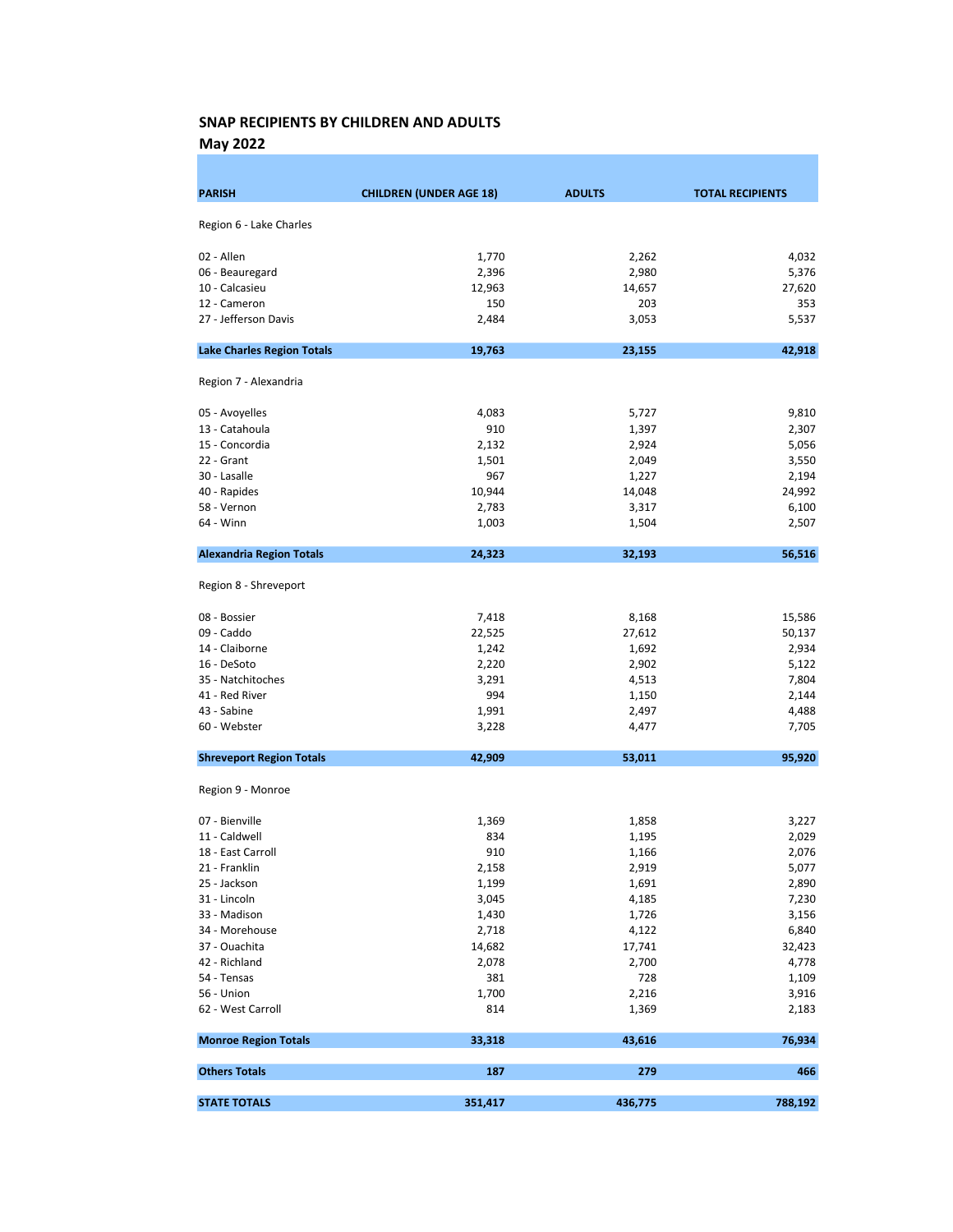#### April 2022

| Region 1 - Orleans<br>26 - Jefferson<br>27,126<br>32,438<br>36 - Orleans<br>30,180<br>43,113<br>38 - Plaquemines<br>1,155<br>1,414<br>44 - St. Bernard<br>4,180<br>4,777<br><b>Orleans Region Totals</b><br>62,641<br>81,742<br>Region 2 - Baton Rouge<br>34,295<br>17 - East Baton Rouge<br>40,284<br>909<br>19 - East Feliciana<br>606<br>24 - Iberville<br>3,001<br>3,762<br>39 - Pointe Coupee<br>1,517<br>2,085<br>61 - West Baton Rouge<br>1,866<br>2,082<br>63 - West Feliciana<br>586<br>696<br><b>Baton Rouge Region Totals</b><br>41,871<br>49,818<br>Region 3 - Covington<br>7,754<br>32 - Livingston<br>9,472<br>798<br>46 - St. Helena<br>997<br>52 - St. Tammany<br>10,642<br>12,884<br>53 - Tangipahoa<br>12,686<br>15,146<br>59 - Washington<br>6,678<br>4,497<br><b>Covington Region Totals</b><br>36,377<br>45,177<br>Region 4 - Thibodaux<br>03 - Ascension<br>6,313<br>6,695<br>13,008<br>04 - Assumption<br>1,365<br>1,957<br>3,322<br>29 - Lafourche<br>5,564<br>7,324<br>45 - St. Charles<br>2,583<br>2,795<br>47 - St. James<br>1,512<br>1,866<br>48 - St. John<br>3,680<br>4,432<br>55 - Terrebonne<br>9,025<br>10,885<br>30,042<br><b>Thibodaux Region Totals</b><br>35,954<br>Region 5 - Lafayette<br>01 - Acadia<br>5,794<br>7,599 | <b>PARISH</b> | <b>CHILDREN (UNDER AGE 18)</b> | <b>ADULTS</b> | <b>TOTAL RECIPIENTS</b> |
|----------------------------------------------------------------------------------------------------------------------------------------------------------------------------------------------------------------------------------------------------------------------------------------------------------------------------------------------------------------------------------------------------------------------------------------------------------------------------------------------------------------------------------------------------------------------------------------------------------------------------------------------------------------------------------------------------------------------------------------------------------------------------------------------------------------------------------------------------------------------------------------------------------------------------------------------------------------------------------------------------------------------------------------------------------------------------------------------------------------------------------------------------------------------------------------------------------------------------------------------------------------|---------------|--------------------------------|---------------|-------------------------|
|                                                                                                                                                                                                                                                                                                                                                                                                                                                                                                                                                                                                                                                                                                                                                                                                                                                                                                                                                                                                                                                                                                                                                                                                                                                                |               |                                |               |                         |
|                                                                                                                                                                                                                                                                                                                                                                                                                                                                                                                                                                                                                                                                                                                                                                                                                                                                                                                                                                                                                                                                                                                                                                                                                                                                |               |                                |               |                         |
|                                                                                                                                                                                                                                                                                                                                                                                                                                                                                                                                                                                                                                                                                                                                                                                                                                                                                                                                                                                                                                                                                                                                                                                                                                                                |               |                                |               | 59,564                  |
|                                                                                                                                                                                                                                                                                                                                                                                                                                                                                                                                                                                                                                                                                                                                                                                                                                                                                                                                                                                                                                                                                                                                                                                                                                                                |               |                                |               | 73,293                  |
|                                                                                                                                                                                                                                                                                                                                                                                                                                                                                                                                                                                                                                                                                                                                                                                                                                                                                                                                                                                                                                                                                                                                                                                                                                                                |               |                                |               | 2,569                   |
|                                                                                                                                                                                                                                                                                                                                                                                                                                                                                                                                                                                                                                                                                                                                                                                                                                                                                                                                                                                                                                                                                                                                                                                                                                                                |               |                                |               | 8,957                   |
|                                                                                                                                                                                                                                                                                                                                                                                                                                                                                                                                                                                                                                                                                                                                                                                                                                                                                                                                                                                                                                                                                                                                                                                                                                                                |               |                                |               | 144,383                 |
|                                                                                                                                                                                                                                                                                                                                                                                                                                                                                                                                                                                                                                                                                                                                                                                                                                                                                                                                                                                                                                                                                                                                                                                                                                                                |               |                                |               |                         |
|                                                                                                                                                                                                                                                                                                                                                                                                                                                                                                                                                                                                                                                                                                                                                                                                                                                                                                                                                                                                                                                                                                                                                                                                                                                                |               |                                |               |                         |
|                                                                                                                                                                                                                                                                                                                                                                                                                                                                                                                                                                                                                                                                                                                                                                                                                                                                                                                                                                                                                                                                                                                                                                                                                                                                |               |                                |               | 74,579                  |
|                                                                                                                                                                                                                                                                                                                                                                                                                                                                                                                                                                                                                                                                                                                                                                                                                                                                                                                                                                                                                                                                                                                                                                                                                                                                |               |                                |               | 1,515                   |
|                                                                                                                                                                                                                                                                                                                                                                                                                                                                                                                                                                                                                                                                                                                                                                                                                                                                                                                                                                                                                                                                                                                                                                                                                                                                |               |                                |               | 6,763                   |
|                                                                                                                                                                                                                                                                                                                                                                                                                                                                                                                                                                                                                                                                                                                                                                                                                                                                                                                                                                                                                                                                                                                                                                                                                                                                |               |                                |               | 3,602                   |
|                                                                                                                                                                                                                                                                                                                                                                                                                                                                                                                                                                                                                                                                                                                                                                                                                                                                                                                                                                                                                                                                                                                                                                                                                                                                |               |                                |               | 3,948                   |
|                                                                                                                                                                                                                                                                                                                                                                                                                                                                                                                                                                                                                                                                                                                                                                                                                                                                                                                                                                                                                                                                                                                                                                                                                                                                |               |                                |               | 1,282                   |
|                                                                                                                                                                                                                                                                                                                                                                                                                                                                                                                                                                                                                                                                                                                                                                                                                                                                                                                                                                                                                                                                                                                                                                                                                                                                |               |                                |               | 91,689                  |
|                                                                                                                                                                                                                                                                                                                                                                                                                                                                                                                                                                                                                                                                                                                                                                                                                                                                                                                                                                                                                                                                                                                                                                                                                                                                |               |                                |               |                         |
|                                                                                                                                                                                                                                                                                                                                                                                                                                                                                                                                                                                                                                                                                                                                                                                                                                                                                                                                                                                                                                                                                                                                                                                                                                                                |               |                                |               | 17,226                  |
|                                                                                                                                                                                                                                                                                                                                                                                                                                                                                                                                                                                                                                                                                                                                                                                                                                                                                                                                                                                                                                                                                                                                                                                                                                                                |               |                                |               | 1,795                   |
|                                                                                                                                                                                                                                                                                                                                                                                                                                                                                                                                                                                                                                                                                                                                                                                                                                                                                                                                                                                                                                                                                                                                                                                                                                                                |               |                                |               | 23,526                  |
|                                                                                                                                                                                                                                                                                                                                                                                                                                                                                                                                                                                                                                                                                                                                                                                                                                                                                                                                                                                                                                                                                                                                                                                                                                                                |               |                                |               | 27,832                  |
|                                                                                                                                                                                                                                                                                                                                                                                                                                                                                                                                                                                                                                                                                                                                                                                                                                                                                                                                                                                                                                                                                                                                                                                                                                                                |               |                                |               | 11,175                  |
|                                                                                                                                                                                                                                                                                                                                                                                                                                                                                                                                                                                                                                                                                                                                                                                                                                                                                                                                                                                                                                                                                                                                                                                                                                                                |               |                                |               | 81,554                  |
|                                                                                                                                                                                                                                                                                                                                                                                                                                                                                                                                                                                                                                                                                                                                                                                                                                                                                                                                                                                                                                                                                                                                                                                                                                                                |               |                                |               |                         |
|                                                                                                                                                                                                                                                                                                                                                                                                                                                                                                                                                                                                                                                                                                                                                                                                                                                                                                                                                                                                                                                                                                                                                                                                                                                                |               |                                |               |                         |
|                                                                                                                                                                                                                                                                                                                                                                                                                                                                                                                                                                                                                                                                                                                                                                                                                                                                                                                                                                                                                                                                                                                                                                                                                                                                |               |                                |               |                         |
|                                                                                                                                                                                                                                                                                                                                                                                                                                                                                                                                                                                                                                                                                                                                                                                                                                                                                                                                                                                                                                                                                                                                                                                                                                                                |               |                                |               | 12,888                  |
|                                                                                                                                                                                                                                                                                                                                                                                                                                                                                                                                                                                                                                                                                                                                                                                                                                                                                                                                                                                                                                                                                                                                                                                                                                                                |               |                                |               | 5,378                   |
|                                                                                                                                                                                                                                                                                                                                                                                                                                                                                                                                                                                                                                                                                                                                                                                                                                                                                                                                                                                                                                                                                                                                                                                                                                                                |               |                                |               | 3,378                   |
|                                                                                                                                                                                                                                                                                                                                                                                                                                                                                                                                                                                                                                                                                                                                                                                                                                                                                                                                                                                                                                                                                                                                                                                                                                                                |               |                                |               | 8,112                   |
|                                                                                                                                                                                                                                                                                                                                                                                                                                                                                                                                                                                                                                                                                                                                                                                                                                                                                                                                                                                                                                                                                                                                                                                                                                                                |               |                                |               | 19,910                  |
|                                                                                                                                                                                                                                                                                                                                                                                                                                                                                                                                                                                                                                                                                                                                                                                                                                                                                                                                                                                                                                                                                                                                                                                                                                                                |               |                                |               | 65,996                  |
|                                                                                                                                                                                                                                                                                                                                                                                                                                                                                                                                                                                                                                                                                                                                                                                                                                                                                                                                                                                                                                                                                                                                                                                                                                                                |               |                                |               |                         |
|                                                                                                                                                                                                                                                                                                                                                                                                                                                                                                                                                                                                                                                                                                                                                                                                                                                                                                                                                                                                                                                                                                                                                                                                                                                                |               |                                |               | 13,393                  |
| 20 - Evangeline<br>3,379<br>4,709                                                                                                                                                                                                                                                                                                                                                                                                                                                                                                                                                                                                                                                                                                                                                                                                                                                                                                                                                                                                                                                                                                                                                                                                                              |               |                                |               | 8,088                   |
| 23 - Iberia<br>7,612<br>9,352                                                                                                                                                                                                                                                                                                                                                                                                                                                                                                                                                                                                                                                                                                                                                                                                                                                                                                                                                                                                                                                                                                                                                                                                                                  |               |                                |               | 16,964                  |
| 16,819<br>28 - Lafayette<br>19,756                                                                                                                                                                                                                                                                                                                                                                                                                                                                                                                                                                                                                                                                                                                                                                                                                                                                                                                                                                                                                                                                                                                                                                                                                             |               |                                |               | 36,575                  |
| 49 - St. Landry<br>9,933<br>12,640                                                                                                                                                                                                                                                                                                                                                                                                                                                                                                                                                                                                                                                                                                                                                                                                                                                                                                                                                                                                                                                                                                                                                                                                                             |               |                                |               | 22,573                  |
| 50 - St. Martin<br>4,304<br>5,294                                                                                                                                                                                                                                                                                                                                                                                                                                                                                                                                                                                                                                                                                                                                                                                                                                                                                                                                                                                                                                                                                                                                                                                                                              |               |                                |               | 9,598                   |
| 51 - St. Mary<br>4,930<br>5,979                                                                                                                                                                                                                                                                                                                                                                                                                                                                                                                                                                                                                                                                                                                                                                                                                                                                                                                                                                                                                                                                                                                                                                                                                                |               |                                |               | 10,909                  |
| 57 - Vermilion<br>4,753<br>5,779                                                                                                                                                                                                                                                                                                                                                                                                                                                                                                                                                                                                                                                                                                                                                                                                                                                                                                                                                                                                                                                                                                                                                                                                                               |               |                                |               | 10,532                  |
| <b>Lafayette Region Totals</b><br>57,524<br>71,108                                                                                                                                                                                                                                                                                                                                                                                                                                                                                                                                                                                                                                                                                                                                                                                                                                                                                                                                                                                                                                                                                                                                                                                                             |               |                                |               | 128,632                 |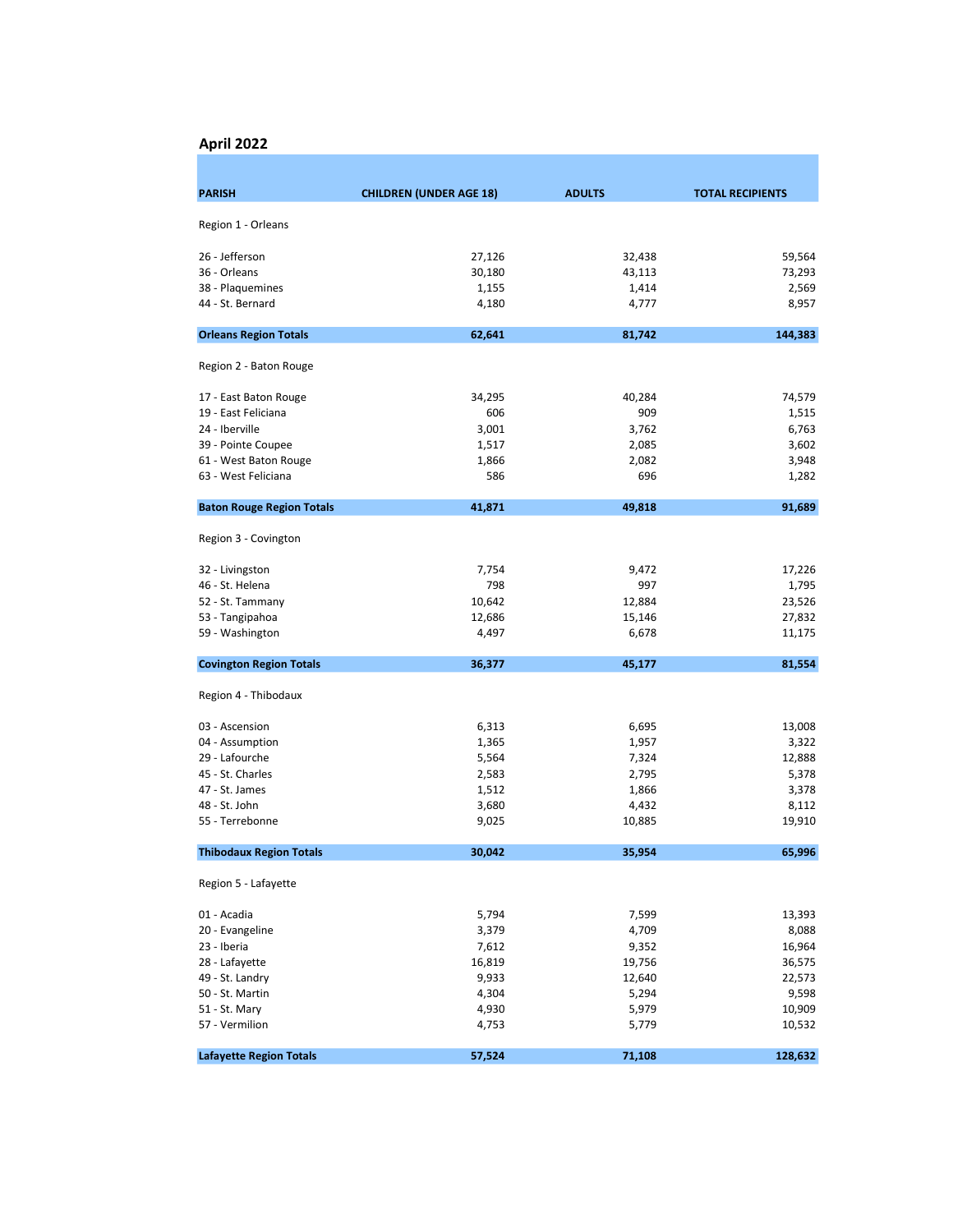#### April 2022

| <b>PARISH</b>                     | <b>CHILDREN (UNDER AGE 18)</b> | <b>ADULTS</b> | <b>TOTAL RECIPIENTS</b> |
|-----------------------------------|--------------------------------|---------------|-------------------------|
| Region 6 - Lake Charles           |                                |               |                         |
|                                   |                                |               |                         |
| 02 - Allen                        | 1,773                          | 2,260         | 4,033                   |
| 06 - Beauregard                   | 2,354                          | 2,957         | 5,311                   |
| 10 - Calcasieu                    | 12,629                         | 14,464        | 27,093                  |
| 12 - Cameron                      | 150                            | 203           | 353                     |
| 27 - Jefferson Davis              | 2,475                          | 3,041         | 5,516                   |
| <b>Lake Charles Region Totals</b> | 19,381                         | 22,925        | 42,306                  |
| Region 7 - Alexandria             |                                |               |                         |
| 05 - Avoyelles                    | 4,055                          | 5,696         | 9,751                   |
| 13 - Catahoula                    | 901                            | 1,386         | 2,287                   |
| 15 - Concordia                    | 2,079                          | 2,878         | 4,957                   |
| 22 - Grant                        | 1,495                          | 2,030         | 3,525                   |
| 30 - Lasalle                      | 965                            | 1,217         | 2,182                   |
| 40 - Rapides                      | 10,719                         | 13,990        | 24,709                  |
| 58 - Vernon                       | 2,726                          | 3,285         | 6,011                   |
| 64 - Winn                         | 998                            | 1,464         | 2,462                   |
| <b>Alexandria Region Totals</b>   | 23,938                         | 31,946        | 55,884                  |
| Region 8 - Shreveport             |                                |               |                         |
| 08 - Bossier                      | 7,305                          | 8,162         | 15,467                  |
| 09 - Caddo                        | 22,337                         | 27,552        | 49,889                  |
| 14 - Claiborne                    | 1,256                          | 1,704         | 2,960                   |
| 16 - DeSoto                       | 2,218                          | 2,912         | 5,130                   |
| 35 - Natchitoches                 | 3,239                          | 4,489         | 7,728                   |
| 41 - Red River                    | 982                            | 1,148         | 2,130                   |
| 43 - Sabine                       | 1,975                          | 2,477         | 4,452                   |
| 60 - Webster                      | 3,153                          | 4,433         | 7,586                   |
|                                   |                                |               |                         |
| <b>Shreveport Region Totals</b>   | 42,465                         | 52,877        | 95,342                  |
| Region 9 - Monroe                 |                                |               |                         |
| 07 - Bienville                    | 1,338                          | 1,848         | 3,186                   |
| 11 - Caldwell                     | 826                            | 1,189         | 2,015                   |
| 18 - East Carroll                 | 894                            | 1,169         | 2,063                   |
| 21 - Franklin                     | 2,134                          | 2,893         | 5,027                   |
| 25 - Jackson                      | 1,194                          | 1,696         | 2,890                   |
| 31 - Lincoln                      | 2,977                          | 4,126         | 7,103                   |
| 33 - Madison                      | 1,438                          | 1,714         | 3,152                   |
| 34 - Morehouse                    | 2,700                          | 4,119         | 6,819                   |
| 37 - Ouachita                     | 14,495                         | 17,624        | 32,119                  |
| 42 - Richland                     | 2,049                          | 2,681         | 4,730                   |
| 54 - Tensas                       | 376                            | 733           | 1,109                   |
| 56 - Union                        | 1,710                          | 2,221         | 3,931                   |
| 62 - West Carroll                 | 799                            | 1,373         | 2,172                   |
| <b>Monroe Region Totals</b>       | 32,930                         | 43,386        | 76,316                  |
| <b>Others Totals</b>              | 228                            | 283           | 511                     |
| <b>STATE TOTALS</b>               | 347,397                        | 435,216       | 782,613                 |
|                                   |                                |               |                         |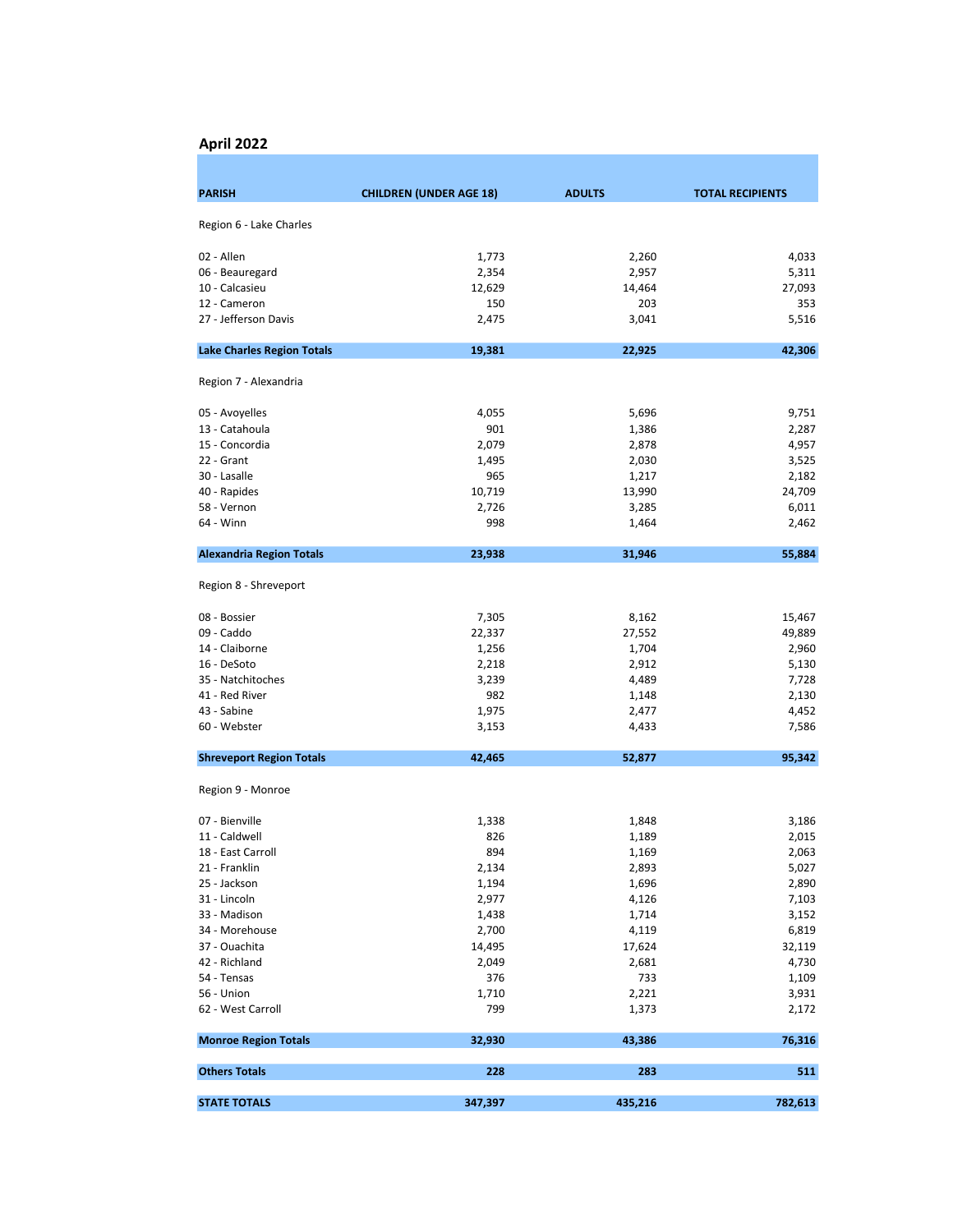March 2022

| <b>PARISH</b>                    | <b>CHILDREN (UNDER AGE 18)</b> | <b>ADULTS</b> | <b>TOTAL RECIPIENTS</b> |
|----------------------------------|--------------------------------|---------------|-------------------------|
|                                  |                                |               |                         |
| Region 1 - Orleans               |                                |               |                         |
| 26 - Jefferson                   | 27,127                         | 32,759        | 59,886                  |
| 36 - Orleans                     | 29,992                         | 43,551        | 73,543                  |
| 38 - Plaquemines                 | 1,161                          | 1,430         | 2,591                   |
| 44 - St. Bernard                 | 4,176                          | 4,821         | 8,997                   |
|                                  |                                |               |                         |
| <b>Orleans Region Totals</b>     | 62,456                         | 82,561        | 145,017                 |
| Region 2 - Baton Rouge           |                                |               |                         |
| 17 - East Baton Rouge            | 34,011                         | 40,399        | 74,410                  |
| 19 - East Feliciana              | 615                            | 908           | 1,523                   |
| 24 - Iberville                   | 2,938                          | 3,775         | 6,713                   |
| 39 - Pointe Coupee               | 1,538                          | 2,089         | 3,627                   |
| 61 - West Baton Rouge            | 1,842                          | 2,073         | 3,915                   |
| 63 - West Feliciana              | 579                            | 706           | 1,285                   |
| <b>Baton Rouge Region Totals</b> | 41,523                         | 49,950        | 91,473                  |
| Region 3 - Covington             |                                |               |                         |
| 32 - Livingston                  | 7,679                          | 9,493         | 17,172                  |
| 46 - St. Helena                  | 786                            | 1,022         | 1,808                   |
| 52 - St. Tammany                 | 10,536                         | 12,870        | 23,406                  |
| 53 - Tangipahoa                  | 12,504                         | 15,183        | 27,687                  |
| 59 - Washington                  | 4,441                          | 6,648         | 11,089                  |
| <b>Covington Region Totals</b>   | 35,946                         | 45,216        | 81,162                  |
| Region 4 - Thibodaux             |                                |               |                         |
| 03 - Ascension                   | 6,344                          | 6,724         | 13,068                  |
| 04 - Assumption                  | 1,385                          | 1,986         | 3,371                   |
| 29 - Lafourche                   | 5,589                          | 7,383         | 12,972                  |
| 45 - St. Charles                 | 2,568                          | 2,844         | 5,412                   |
| 47 - St. James                   | 1,471                          | 1,870         | 3,341                   |
| 48 - St. John                    | 3,728                          | 4,523         | 8,251                   |
| 55 - Terrebonne                  | 8,979                          | 10,961        | 19,940                  |
| <b>Thibodaux Region Totals</b>   | 30,064                         | 36,291        | 66,355                  |
| Region 5 - Lafayette             |                                |               |                         |
| 01 - Acadia                      | 5,703                          | 7,589         | 13,292                  |
| 20 - Evangeline                  | 3,343                          | 4,723         | 8,066                   |
| 23 - Iberia                      | 7,561                          | 9,393         | 16,954                  |
| 28 - Lafayette                   | 16,714                         | 19,864        | 36,578                  |
| 49 - St. Landry                  | 9,867                          | 12,679        | 22,546                  |
| 50 - St. Martin                  | 4,272                          | 5,299         | 9,571                   |
| 51 - St. Mary                    | 4,898                          | 6,001         | 10,899                  |
| 57 - Vermilion                   | 4,729                          | 5,789         | 10,518                  |
| <b>Lafayette Region Totals</b>   | 57,087                         | 71,337        | 128,424                 |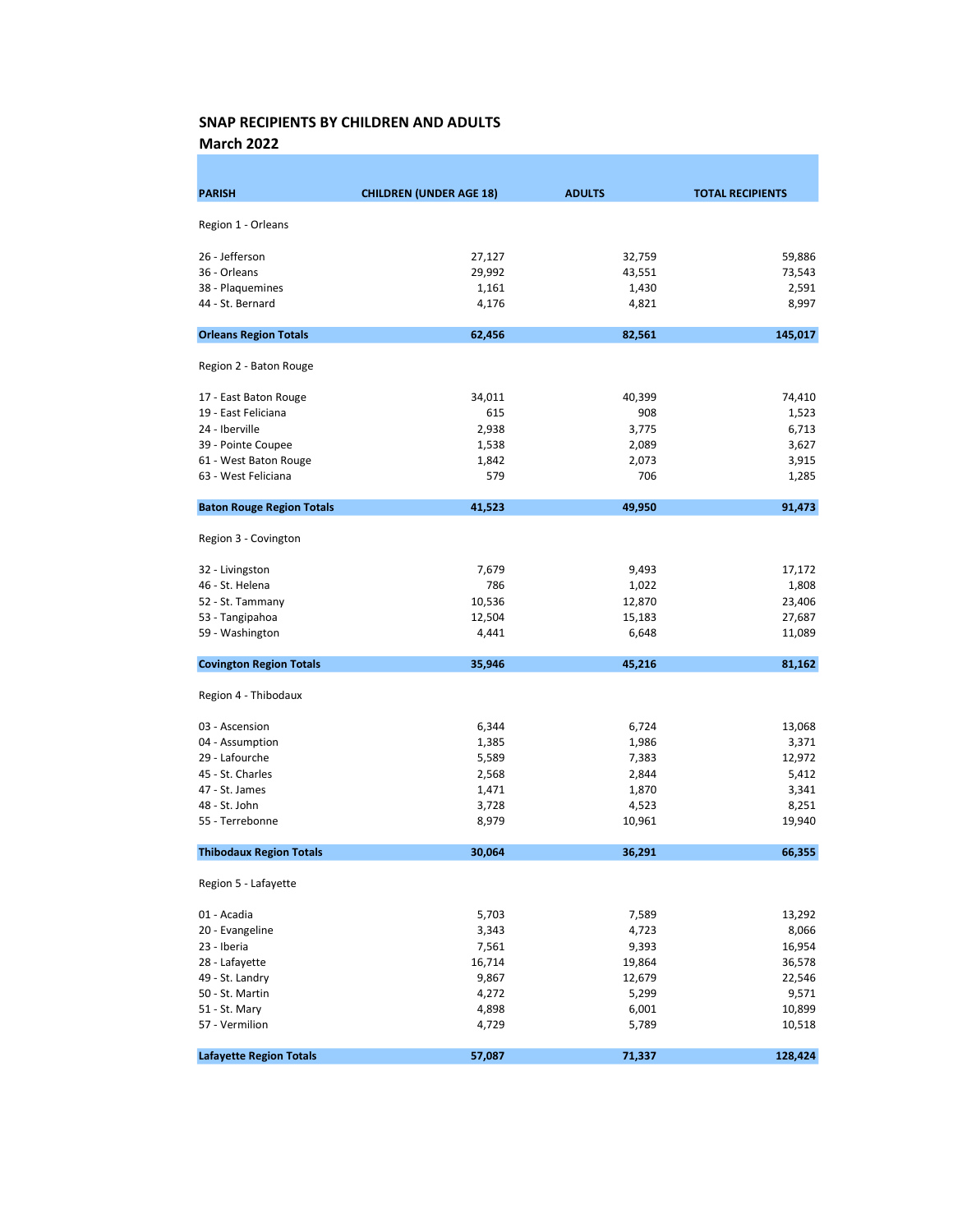March 2022

| <b>PARISH</b>                     | <b>CHILDREN (UNDER AGE 18)</b> | <b>ADULTS</b> | <b>TOTAL RECIPIENTS</b> |
|-----------------------------------|--------------------------------|---------------|-------------------------|
|                                   |                                |               |                         |
| Region 6 - Lake Charles           |                                |               |                         |
| 02 - Allen                        | 1,767                          | 2,256         | 4,023                   |
| 06 - Beauregard                   | 2,316                          | 2,911         | 5,227                   |
| 10 - Calcasieu                    | 12,372                         | 14,387        | 26,759                  |
| 12 - Cameron                      | 174                            | 222           | 396                     |
| 27 - Jefferson Davis              | 2,488                          | 3,059         | 5,547                   |
| <b>Lake Charles Region Totals</b> | 19,117                         | 22,835        | 41,952                  |
| Region 7 - Alexandria             |                                |               |                         |
| 05 - Avoyelles                    | 4,081                          | 5,749         | 9,830                   |
| 13 - Catahoula                    | 898                            | 1,401         | 2,299                   |
| 15 - Concordia                    | 2,064                          | 2,883         | 4,947                   |
| 22 - Grant                        | 1,499                          | 2,040         | 3,539                   |
| 30 - Lasalle                      | 966                            | 1,225         | 2,191                   |
| 40 - Rapides                      | 10,494                         | 13,927        | 24,421                  |
| 58 - Vernon                       | 2,648                          | 3,280         | 5,928                   |
| 64 - Winn                         | 1,026                          | 1,490         | 2,516                   |
| <b>Alexandria Region Totals</b>   | 23,676                         | 31,995        | 55,671                  |
| Region 8 - Shreveport             |                                |               |                         |
| 08 - Bossier                      | 7,358                          | 8,289         | 15,647                  |
| 09 - Caddo                        | 22,131                         | 27,699        | 49,830                  |
| 14 - Claiborne                    | 1,243                          | 1,704         | 2,947                   |
| 16 - DeSoto                       | 2,179                          | 2,884         | 5,063                   |
| 35 - Natchitoches                 | 3,216                          | 4,502         | 7,718                   |
| 41 - Red River                    | 999                            | 1,163         | 2,162                   |
| 43 - Sabine                       | 2,005                          | 2,509         | 4,514                   |
| 60 - Webster                      | 3,148                          | 4,483         | 7,631                   |
| <b>Shreveport Region Totals</b>   | 42,279                         | 53,233        | 95,512                  |
| Region 9 - Monroe                 |                                |               |                         |
| 07 - Bienville                    | 1,315                          | 1,849         | 3,164                   |
| 11 - Caldwell                     | 809                            | 1,206         | 2,015                   |
| 18 - East Carroll                 | 870                            | 1,149         | 2,019                   |
| 21 - Franklin                     | 2,108                          | 2,910         | 5,018                   |
| 25 - Jackson                      | 1,187                          | 1,709         | 2,896                   |
| 31 - Lincoln                      | 2,967                          | 4,189         | 7,156                   |
| 33 - Madison                      | 1,422                          | 1,723         | 3,145                   |
| 34 - Morehouse                    | 2,731                          | 4,120         | 6,851                   |
| 37 - Ouachita                     | 14,511                         | 17,669        | 32,180                  |
| 42 - Richland                     | 2,041                          | 2,699         | 4,740                   |
| 54 - Tensas                       | 373                            | 727           | 1,100                   |
| 56 - Union                        | 1,712                          | 2,268         | 3,980                   |
| 62 - West Carroll                 | 812                            | 1,377         | 2,189                   |
| <b>Monroe Region Totals</b>       | 32,858                         | 43,595        | 76,453                  |
| <b>Others Totals</b>              | 227                            | 284           | 511                     |
| <b>STATE TOTALS</b>               | 345,233                        | 437,297       | 782,530                 |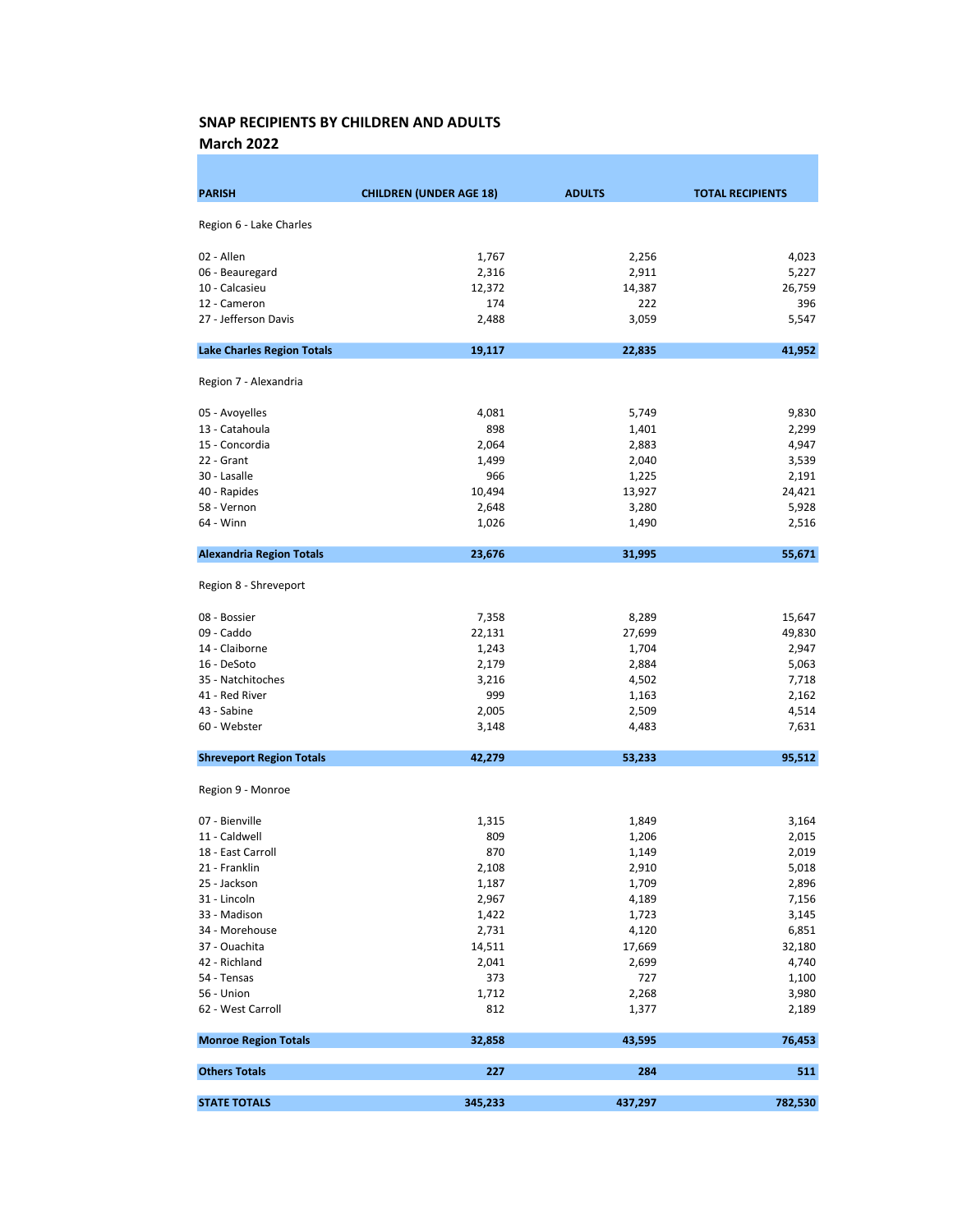February 2022

| <b>PARISH</b>                    | <b>CHILDREN (UNDER AGE 18)</b> | <b>ADULTS</b>   | <b>TOTAL RECIPIENTS</b> |
|----------------------------------|--------------------------------|-----------------|-------------------------|
| Region 1 - Orleans               |                                |                 |                         |
|                                  | 28,967                         |                 |                         |
| 26 - Jefferson                   |                                | 35,823          | 64,790                  |
| 36 - Orleans<br>38 - Plaquemines | 31,874<br>1,277                | 47,783<br>1,555 | 79,657<br>2,832         |
| 44 - St. Bernard                 | 4,412                          | 5,198           | 9,610                   |
|                                  |                                |                 |                         |
| <b>Orleans Region Totals</b>     | 66,530                         | 90,359          | 156,889                 |
| Region 2 - Baton Rouge           |                                |                 |                         |
| 17 - East Baton Rouge            | 35,723                         | 43,558          | 79,281                  |
| 19 - East Feliciana              | 619                            | 938             | 1,557                   |
| 24 - Iberville                   | 3,052                          | 3,958           | 7,010                   |
| 39 - Pointe Coupee               | 1,623                          | 2,229           | 3,852                   |
| 61 - West Baton Rouge            | 1,920                          | 2,230           | 4,150                   |
| 63 - West Feliciana              | 603                            | 741             | 1,344                   |
| <b>Baton Rouge Region Totals</b> | 43,540                         | 53,654          | 97,194                  |
| Region 3 - Covington             |                                |                 |                         |
| 32 - Livingston                  | 8,110                          | 10,099          | 18,209                  |
| 46 - St. Helena                  | 820                            | 1,060           | 1,880                   |
| 52 - St. Tammany                 | 11,139                         | 13,998          | 25,137                  |
| 53 - Tangipahoa                  | 13,090                         | 16,151          | 29,241                  |
| 59 - Washington                  | 4,549                          | 6,975           | 11,524                  |
| <b>Covington Region Totals</b>   | 37,708                         | 48,283          | 85,991                  |
| Region 4 - Thibodaux             |                                |                 |                         |
| 03 - Ascension                   | 6,659                          | 7,190           | 13,849                  |
| 04 - Assumption                  | 1,442                          | 2,094           | 3,536                   |
| 29 - Lafourche                   | 5,885                          | 7,829           | 13,714                  |
| 45 - St. Charles                 | 2,786                          | 3,111           | 5,897                   |
| 47 - St. James                   | 1,589                          | 2,002           | 3,591                   |
| 48 - St. John                    | 3,924                          | 4,842           | 8,766                   |
| 55 - Terrebonne                  | 9,398                          | 11,718          | 21,116                  |
| <b>Thibodaux Region Totals</b>   | 31,683                         | 38,786          | 70,469                  |
| Region 5 - Lafayette             |                                |                 |                         |
| 01 - Acadia                      | 5,944                          | 7,908           | 13,852                  |
| 20 - Evangeline                  | 3,523                          | 4,930           | 8,453                   |
| 23 - Iberia                      | 7,824                          | 9,860           | 17,684                  |
| 28 - Lafayette                   | 17,569                         | 21,198          | 38,767                  |
| 49 - St. Landry                  | 10,116                         | 13,340          | 23,456                  |
| 50 - St. Martin                  | 4,472                          | 5,573           | 10,045                  |
| 51 - St. Mary                    | 5,090                          | 6,321           | 11,411                  |
| 57 - Vermilion                   | 4,984                          | 6,141           | 11,125                  |
| <b>Lafayette Region Totals</b>   | 59,522                         | 75,271          | 134,793                 |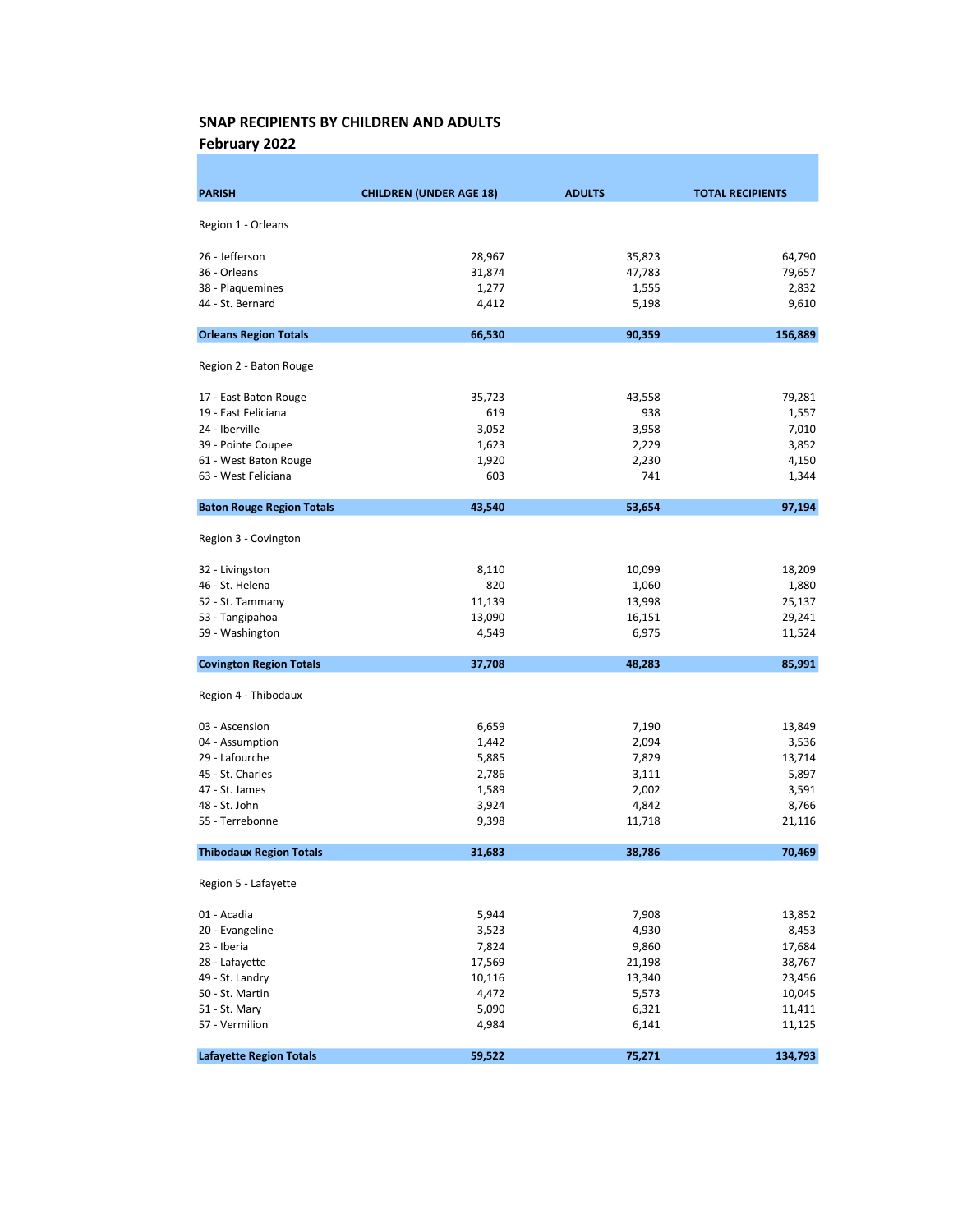February 2022

| <b>PARISH</b>                     | <b>CHILDREN (UNDER AGE 18)</b> | <b>ADULTS</b> | <b>TOTAL RECIPIENTS</b> |
|-----------------------------------|--------------------------------|---------------|-------------------------|
|                                   |                                |               |                         |
| Region 6 - Lake Charles           |                                |               |                         |
| 02 - Allen                        | 1,874                          | 2,385         | 4,259                   |
| 06 - Beauregard                   | 2,410                          | 3,058         | 5,468                   |
| 10 - Calcasieu                    | 13,339                         | 15,594        | 28,933                  |
| 12 - Cameron                      | 188                            | 233           | 421                     |
| 27 - Jefferson Davis              | 2,649                          | 3,235         | 5,884                   |
| <b>Lake Charles Region Totals</b> | 20,460                         | 24,505        | 44,965                  |
| Region 7 - Alexandria             |                                |               |                         |
| 05 - Avoyelles                    | 4,201                          | 5,956         | 10,157                  |
| 13 - Catahoula                    | 923                            | 1,500         | 2,423                   |
| 15 - Concordia                    | 2,145                          | 3,004         | 5,149                   |
| 22 - Grant                        | 1,547                          | 2,138         | 3,685                   |
| 30 - Lasalle                      | 1,010                          | 1,301         | 2,311                   |
| 40 - Rapides                      | 11,059                         | 14,649        | 25,708                  |
| 58 - Vernon                       | 2,792                          | 3,510         | 6,302                   |
| 64 - Winn                         | 1,036                          | 1,526         | 2,562                   |
| <b>Alexandria Region Totals</b>   | 24,713                         | 33,584        | 58,297                  |
| Region 8 - Shreveport             |                                |               |                         |
| 08 - Bossier                      | 7,671                          | 8,817         | 16,488                  |
| 09 - Caddo                        | 23,277                         | 29,293        | 52,570                  |
| 14 - Claiborne                    | 1,273                          | 1,773         | 3,046                   |
| 16 - DeSoto                       | 2,181                          | 2,972         | 5,153                   |
| 35 - Natchitoches                 | 3,372                          | 4,734         | 8,106                   |
| 41 - Red River                    | 1,029                          | 1,222         | 2,251                   |
| 43 - Sabine                       | 2,050                          | 2,548         | 4,598                   |
| 60 - Webster                      | 3,330                          | 4,747         | 8,077                   |
| <b>Shreveport Region Totals</b>   | 44,183                         | 56,106        | 100,289                 |
| Region 9 - Monroe                 |                                |               |                         |
| 07 - Bienville                    | 1,355                          | 1,920         | 3,275                   |
| 11 - Caldwell                     | 866                            | 1,283         | 2,149                   |
| 18 - East Carroll                 | 874                            | 1,212         | 2,086                   |
| 21 - Franklin                     | 2,237                          | 3,078         | 5,315                   |
| 25 - Jackson                      | 1,218                          | 1,779         | 2,997                   |
| 31 - Lincoln                      | 3,117                          | 4,462         | 7,579                   |
| 33 - Madison                      | 1,472                          | 1,820         | 3,292                   |
| 34 - Morehouse                    | 2,843                          | 4,300         | 7,143                   |
| 37 - Ouachita                     | 15,089                         | 18,728        | 33,817                  |
| 42 - Richland                     | 2,114                          | 2,810         | 4,924                   |
| 54 - Tensas                       | 392                            | 768           | 1,160                   |
| 56 - Union                        | 1,697                          | 2,347         | 4,044                   |
| 62 - West Carroll                 | 864                            | 1,421         | 2,285                   |
| <b>Monroe Region Totals</b>       | 34,138                         | 45,928        | 80,066                  |
| <b>Others Totals</b>              | 216                            | 293           | 509                     |
| <b>STATE TOTALS</b>               | 362,693                        | 466,769       | 829,462                 |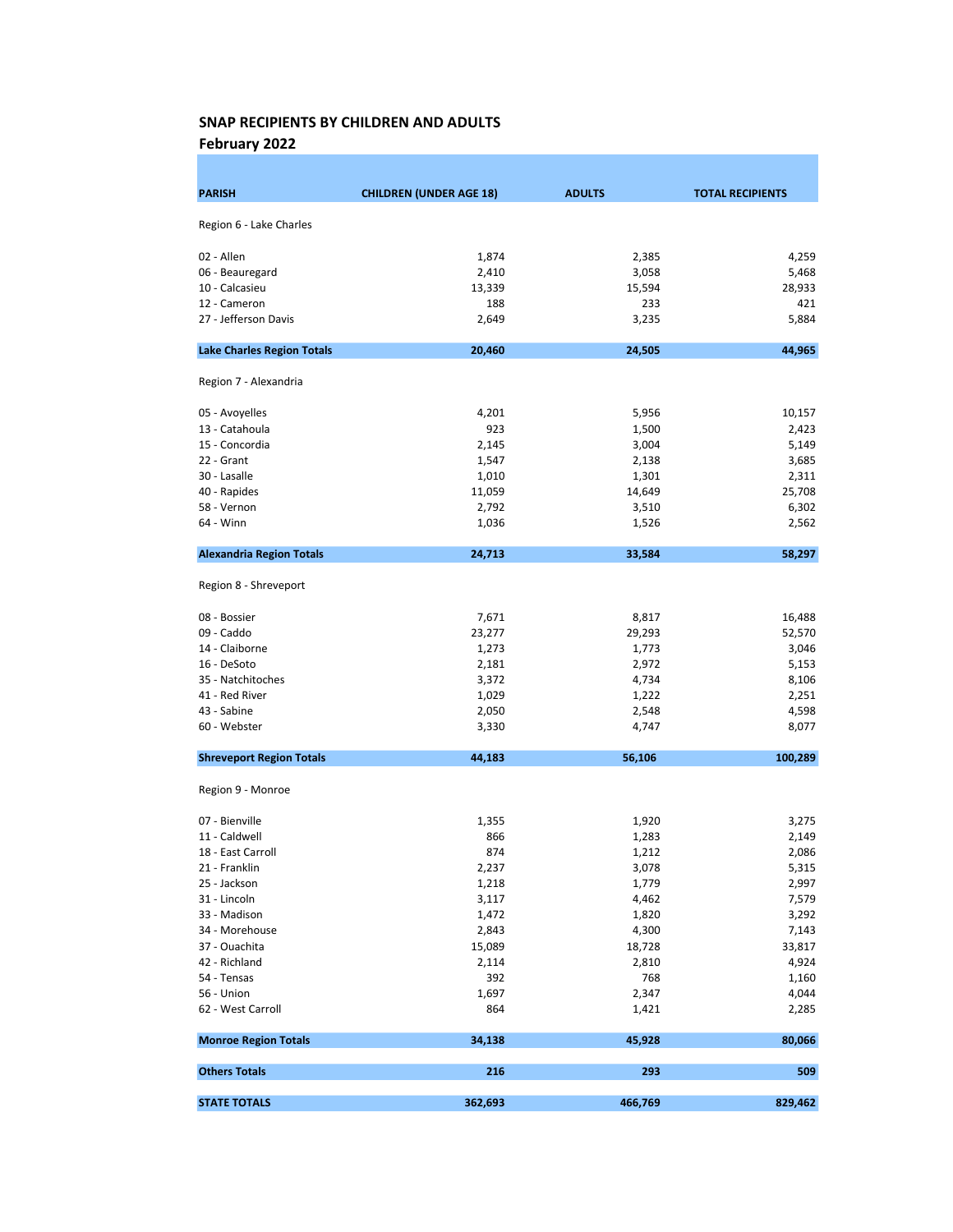January 2022

| <b>PARISH</b>                    | <b>CHILDREN (UNDER AGE 18)</b> | <b>ADULTS</b> | <b>TOTAL RECIPIENTS</b> |
|----------------------------------|--------------------------------|---------------|-------------------------|
| Region 1 - Orleans               |                                |               |                         |
|                                  |                                |               |                         |
| 26 - Jefferson                   | 30,241                         | 37,590        | 67,831                  |
| 36 - Orleans                     | 33,139                         | 49,877        | 83,016                  |
| 38 - Plaquemines                 | 1,357                          | 1,631         | 2,988                   |
| 44 - St. Bernard                 | 4,596                          | 5,417         | 10,013                  |
| <b>Orleans Region Totals</b>     | 69,333                         | 94,515        | 163,848                 |
| Region 2 - Baton Rouge           |                                |               |                         |
| 17 - East Baton Rouge            | 36,777                         | 45,103        | 81,880                  |
| 19 - East Feliciana              | 632                            | 937           | 1,569                   |
| 24 - Iberville                   | 3,155                          | 4,087         | 7,242                   |
| 39 - Pointe Coupee               | 1,695                          | 2,300         | 3,995                   |
| 61 - West Baton Rouge            | 1,996                          | 2,300         | 4,296                   |
| 63 - West Feliciana              | 631                            | 753           | 1,384                   |
| <b>Baton Rouge Region Totals</b> | 44,886                         | 55,480        | 100,366                 |
| Region 3 - Covington             |                                |               |                         |
| 32 - Livingston                  | 8,300                          | 10,442        | 18,742                  |
| 46 - St. Helena                  | 818                            | 1,062         | 1,880                   |
| 52 - St. Tammany                 | 11,588                         | 14,597        | 26,185                  |
| 53 - Tangipahoa                  | 13,470                         | 16,687        | 30,157                  |
| 59 - Washington                  | 4,746                          | 7,195         | 11,941                  |
| <b>Covington Region Totals</b>   | 38,922                         | 49,983        | 88,905                  |
| Region 4 - Thibodaux             |                                |               |                         |
| 03 - Ascension                   | 6,797                          | 7,439         | 14,236                  |
| 04 - Assumption                  | 1,482                          | 2,172         | 3,654                   |
| 29 - Lafourche                   | 6,166                          | 8,210         | 14,376                  |
| 45 - St. Charles                 | 2,888                          | 3,302         | 6,190                   |
| 47 - St. James                   | 1,672                          | 2,107         | 3,779                   |
| 48 - St. John                    | 4,136                          | 5,186         | 9,322                   |
| 55 - Terrebonne                  | 9,870                          | 12,364        | 22,234                  |
| <b>Thibodaux Region Totals</b>   | 33,011                         | 40,780        | 73,791                  |
| Region 5 - Lafayette             |                                |               |                         |
| 01 - Acadia                      | 6,051                          | 8,119         | 14,170                  |
| 20 - Evangeline                  | 3,632                          | 5,020         | 8,652                   |
| 23 - Iberia                      | 8,047                          | 10,123        | 18,170                  |
| 28 - Lafayette                   | 18,035                         | 21,841        | 39,876                  |
| 49 - St. Landry                  | 10,440                         | 13,717        | 24,157                  |
| 50 - St. Martin                  | 4,602                          | 5,779         | 10,381                  |
| 51 - St. Mary                    | 5,188                          | 6,482         | 11,670                  |
| 57 - Vermilion                   | 5,140                          | 6,389         | 11,529                  |
| <b>Lafayette Region Totals</b>   | 61,135                         | 77,470        | 138,605                 |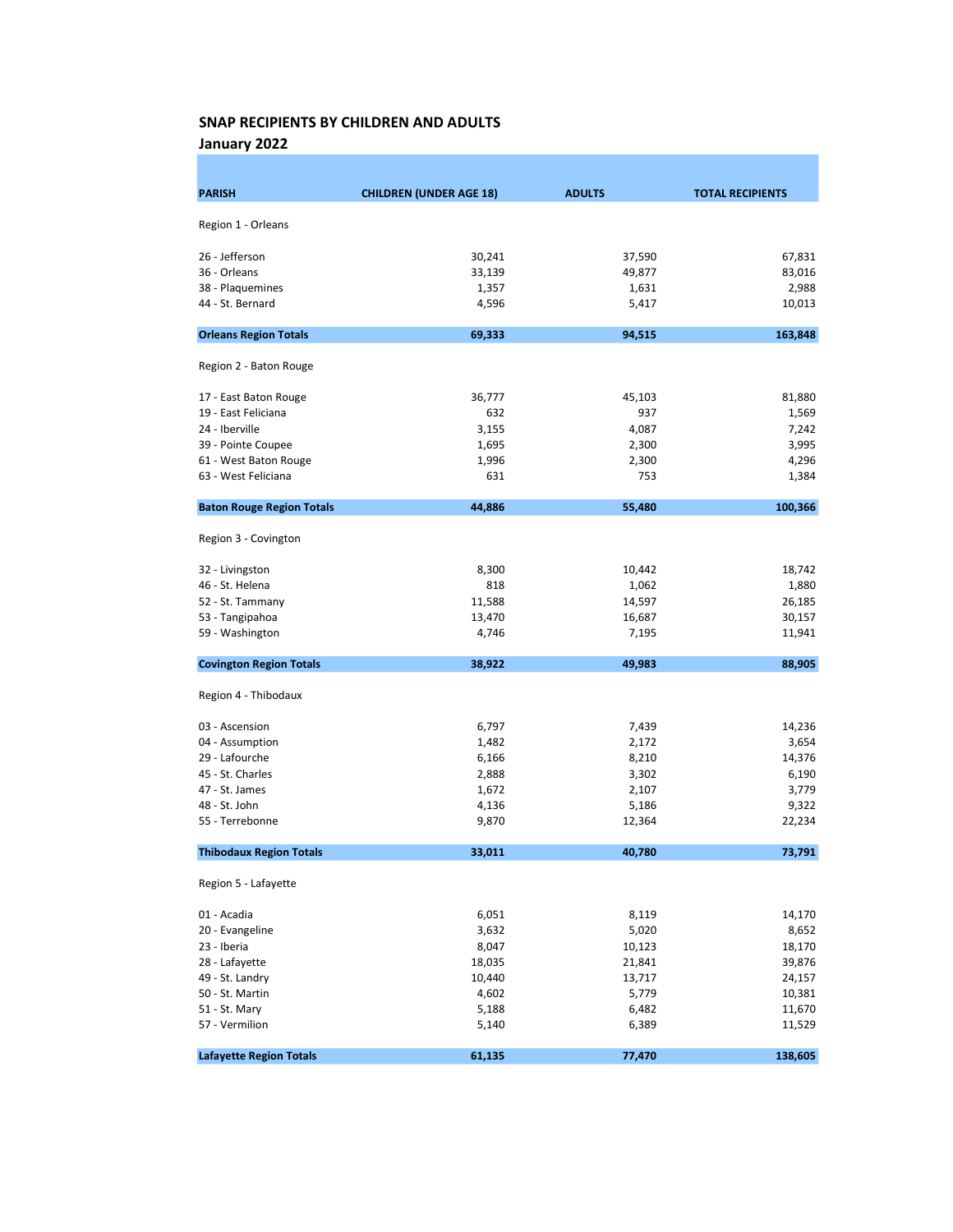January 2022

| <b>PARISH</b>                     | <b>CHILDREN (UNDER AGE 18)</b> | <b>ADULTS</b> | <b>TOTAL RECIPIENTS</b> |
|-----------------------------------|--------------------------------|---------------|-------------------------|
|                                   |                                |               |                         |
| Region 6 - Lake Charles           |                                |               |                         |
| 02 - Allen                        | 1,938                          | 2,462         | 4,400                   |
| 06 - Beauregard                   | 2,435                          | 3,126         | 5,561                   |
| 10 - Calcasieu                    | 13,766                         | 16,104        | 29,870                  |
| 12 - Cameron                      | 191                            | 239           | 430                     |
| 27 - Jefferson Davis              | 2,725                          | 3,335         | 6,060                   |
| <b>Lake Charles Region Totals</b> | 21,055                         | 25,266        | 46,321                  |
| Region 7 - Alexandria             |                                |               |                         |
| 05 - Avoyelles                    | 4,306                          | 6,107         | 10,413                  |
| 13 - Catahoula                    | 973                            | 1,554         | 2,527                   |
| 15 - Concordia                    | 2,201                          | 3,069         | 5,270                   |
| 22 - Grant                        | 1,556                          | 2,191         | 3,747                   |
| 30 - Lasalle                      | 1,061                          | 1,353         | 2,414                   |
| 40 - Rapides                      | 11,424                         | 15,109        | 26,533                  |
| 58 - Vernon                       | 2,866                          | 3,618         | 6,484                   |
| 64 - Winn                         | 1,046                          | 1,543         | 2,589                   |
| <b>Alexandria Region Totals</b>   | 25,433                         | 34,544        | 59,977                  |
| Region 8 - Shreveport             |                                |               |                         |
| 08 - Bossier                      | 8,007                          | 9,181         | 17,188                  |
| 09 - Caddo                        | 24,200                         | 30,263        | 54,463                  |
| 14 - Claiborne                    | 1,322                          | 1,824         | 3,146                   |
| 16 - DeSoto                       | 2,276                          | 3,078         | 5,354                   |
| 35 - Natchitoches                 | 3,445                          | 4,891         | 8,336                   |
| 41 - Red River                    | 1,089                          | 1,263         | 2,352                   |
| 43 - Sabine                       | 2,128                          | 2,651         | 4,779                   |
| 60 - Webster                      | 3,401                          | 4,868         | 8,269                   |
| <b>Shreveport Region Totals</b>   | 45,868                         | 58,019        | 103,887                 |
| Region 9 - Monroe                 |                                |               |                         |
| 07 - Bienville                    | 1,411                          | 1,963         | 3,374                   |
| 11 - Caldwell                     | 886                            | 1,310         | 2,196                   |
| 18 - East Carroll                 | 893                            | 1,245         | 2,138                   |
| 21 - Franklin                     | 2,276                          | 3,131         | 5,407                   |
| 25 - Jackson                      | 1,249                          | 1,816         | 3,065                   |
| 31 - Lincoln                      | 3,210                          | 4,588         | 7,798                   |
| 33 - Madison                      | 1,505                          | 1,871         | 3,376                   |
| 34 - Morehouse                    | 2,966                          | 4,482         | 7,448                   |
| 37 - Ouachita                     | 15,497                         | 19,326        | 34,823                  |
| 42 - Richland                     | 2,211                          | 2,907         | 5,118                   |
| 54 - Tensas                       | 440                            | 789           | 1,229                   |
| 56 - Union                        | 1,725                          | 2,456         | 4,181                   |
| 62 - West Carroll                 | 868                            | 1,440         | 2,308                   |
| <b>Monroe Region Totals</b>       | 35,137                         | 47,324        | 82,461                  |
| <b>Others Totals</b>              | 255                            | 315           | 570                     |
| <b>STATE TOTALS</b>               | 375,035                        | 483,696       | 858,731                 |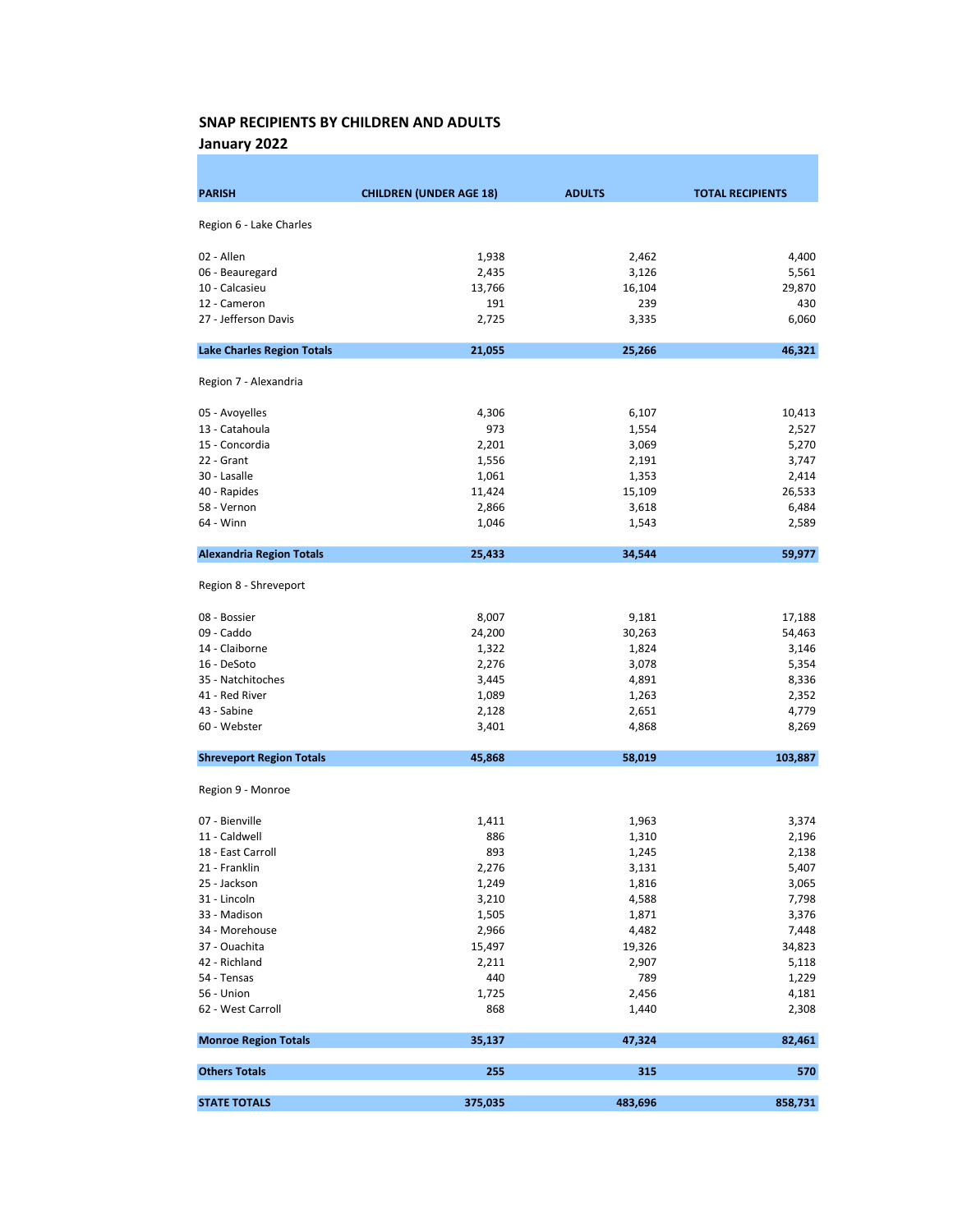December 2021

| <b>PARISH</b>                    | <b>CHILDREN (UNDER AGE 18)</b> | <b>ADULTS</b> | <b>TOTAL RECIPIENTS</b> |
|----------------------------------|--------------------------------|---------------|-------------------------|
|                                  |                                |               |                         |
| Region 1 - Orleans               |                                |               |                         |
| 26 - Jefferson                   | 31,379                         | 38,946        | 70,325                  |
| 36 - Orleans                     | 34,217                         | 51,521        | 85,738                  |
| 38 - Plaquemines                 | 1,382                          | 1,658         | 3,040                   |
| 44 - St. Bernard                 | 4,749                          | 5,597         | 10,346                  |
|                                  |                                |               |                         |
| <b>Orleans Region Totals</b>     | 71,727                         | 97,722        | 169,449                 |
| Region 2 - Baton Rouge           |                                |               |                         |
| 17 - East Baton Rouge            | 37,888                         | 46,459        | 84,347                  |
| 19 - East Feliciana              | 670                            | 987           | 1,657                   |
| 24 - Iberville                   | 3,235                          | 4,174         | 7,409                   |
| 39 - Pointe Coupee               | 1,734                          | 2,360         | 4,094                   |
| 61 - West Baton Rouge            | 2,071                          | 2,390         | 4,461                   |
| 63 - West Feliciana              | 665                            | 767           | 1,432                   |
| <b>Baton Rouge Region Totals</b> | 46,263                         | 57,137        | 103,400                 |
| Region 3 - Covington             |                                |               |                         |
| 32 - Livingston                  | 8,652                          | 10,824        | 19,476                  |
| 46 - St. Helena                  | 854                            | 1,101         | 1,955                   |
| 52 - St. Tammany                 | 12,071                         | 15,031        | 27,102                  |
| 53 - Tangipahoa                  | 13,959                         | 17,108        | 31,067                  |
| 59 - Washington                  | 4,871                          | 7,334         | 12,205                  |
| <b>Covington Region Totals</b>   | 40,407                         | 51,398        | 91,805                  |
| Region 4 - Thibodaux             |                                |               |                         |
| 03 - Ascension                   | 7,075                          | 7,728         | 14,803                  |
| 04 - Assumption                  | 1,532                          | 2,216         | 3,748                   |
| 29 - Lafourche                   | 6,404                          | 8,491         | 14,895                  |
| 45 - St. Charles                 | 3,039                          | 3,436         | 6,475                   |
| 47 - St. James                   | 1,712                          | 2,158         | 3,870                   |
| 48 - St. John                    | 4,400                          | 5,479         | 9,879                   |
| 55 - Terrebonne                  | 10,401                         | 12,957        | 23,358                  |
| <b>Thibodaux Region Totals</b>   | 34,563                         | 42,465        | 77,028                  |
| Region 5 - Lafayette             |                                |               |                         |
| 01 - Acadia                      | 6,248                          | 8,364         | 14,612                  |
| 20 - Evangeline                  | 3,756                          | 5,133         | 8,889                   |
| 23 - Iberia                      | 8,278                          | 10,397        | 18,675                  |
| 28 - Lafayette                   | 18,515                         | 22,494        | 41,009                  |
| 49 - St. Landry                  | 10,809                         | 14,063        | 24,872                  |
| 50 - St. Martin                  | 4,787                          | 5,902         | 10,689                  |
| 51 - St. Mary                    | 5,335                          | 6,733         | 12,068                  |
| 57 - Vermilion                   | 5,312                          | 6,600         | 11,912                  |
| <b>Lafayette Region Totals</b>   | 63,040                         | 79,686        | 142,726                 |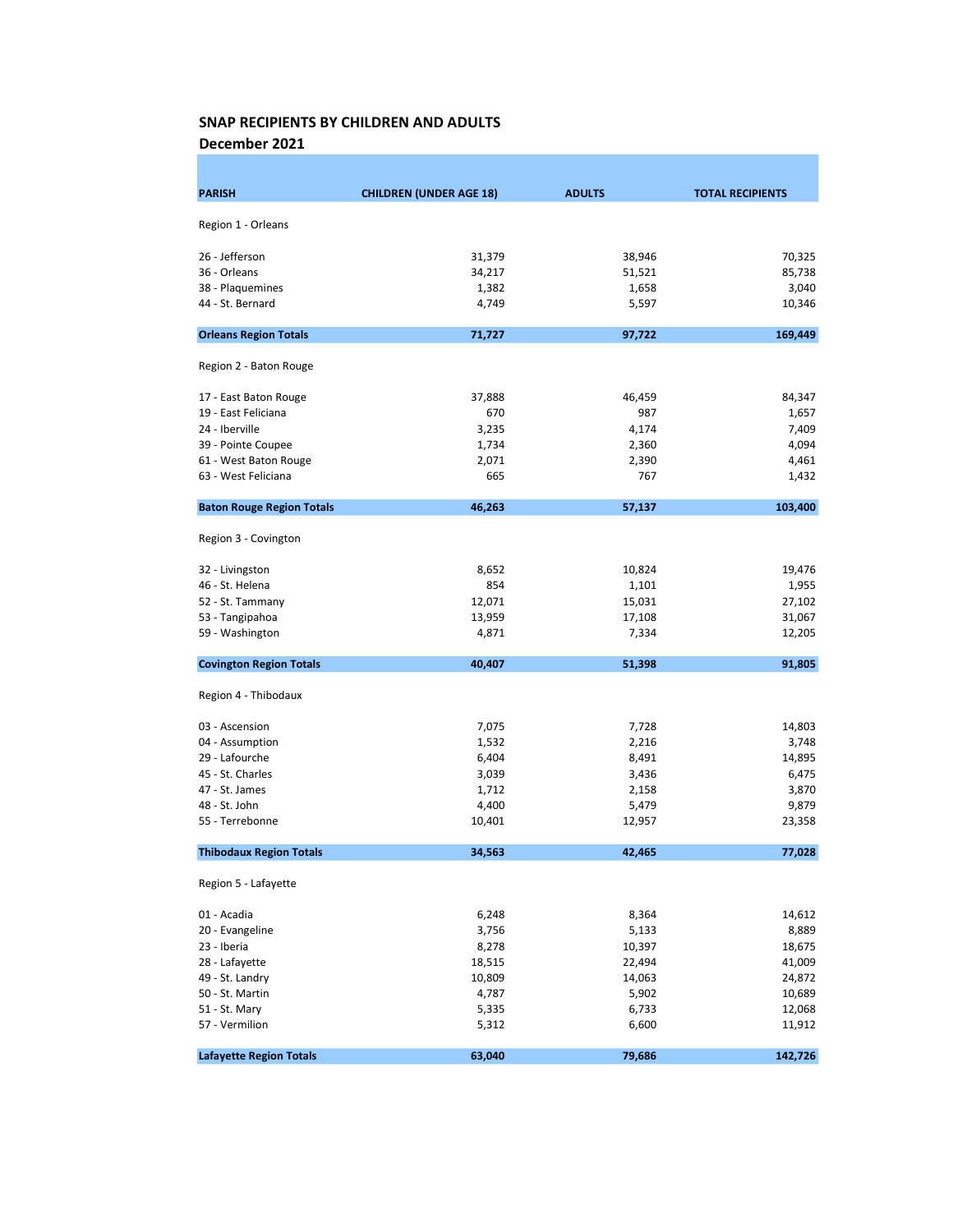December 2021

| <b>PARISH</b>                     | <b>CHILDREN (UNDER AGE 18)</b> | <b>ADULTS</b> | <b>TOTAL RECIPIENTS</b> |
|-----------------------------------|--------------------------------|---------------|-------------------------|
|                                   |                                |               |                         |
| Region 6 - Lake Charles           |                                |               |                         |
| 02 - Allen                        | 2,028                          | 2,552         | 4,580                   |
| 06 - Beauregard                   | 2,548                          | 3,251         | 5,799                   |
| 10 - Calcasieu                    | 14,165                         | 16,527        | 30,692                  |
| 12 - Cameron                      | 192                            | 242           | 434                     |
| 27 - Jefferson Davis              | 2,827                          | 3,438         | 6,265                   |
| <b>Lake Charles Region Totals</b> | 21,760                         | 26,010        | 47,770                  |
| Region 7 - Alexandria             |                                |               |                         |
| 05 - Avoyelles                    | 4,407                          | 6,243         | 10,650                  |
| 13 - Catahoula                    | 995                            | 1,582         | 2,577                   |
| 15 - Concordia                    | 2,273                          | 3,116         | 5,389                   |
| 22 - Grant                        | 1,600                          | 2,234         | 3,834                   |
| 30 - Lasalle                      | 1,060                          | 1,380         | 2,440                   |
| 40 - Rapides                      | 11,859                         | 15,487        | 27,346                  |
| 58 - Vernon                       | 2,955                          | 3,651         | 6,606                   |
| 64 - Winn                         | 1,061                          | 1,578         | 2,639                   |
| <b>Alexandria Region Totals</b>   | 26,210                         | 35,271        | 61,481                  |
| Region 8 - Shreveport             |                                |               |                         |
| 08 - Bossier                      | 8,147                          | 9,400         | 17,547                  |
| 09 - Caddo                        | 24,776                         | 30,949        | 55,725                  |
| 14 - Claiborne                    | 1,328                          | 1,867         | 3,195                   |
| 16 - DeSoto                       | 2,347                          | 3,151         | 5,498                   |
| 35 - Natchitoches                 | 3,560                          | 5,014         | 8,574                   |
| 41 - Red River                    | 1,091                          | 1,261         | 2,352                   |
| 43 - Sabine                       | 2,169                          | 2,725         | 4,894                   |
| 60 - Webster                      | 3,450                          | 4,941         | 8,391                   |
| <b>Shreveport Region Totals</b>   | 46,868                         | 59,308        | 106,176                 |
| Region 9 - Monroe                 |                                |               |                         |
| 07 - Bienville                    | 1,442                          | 2,005         | 3,447                   |
| 11 - Caldwell                     | 908                            | 1,307         | 2,215                   |
| 18 - East Carroll                 | 951                            | 1,290         | 2,241                   |
| 21 - Franklin                     | 2,363                          | 3,208         | 5,571                   |
| 25 - Jackson                      | 1,290                          | 1,845         | 3,135                   |
| 31 - Lincoln                      | 3,339                          | 4,736         | 8,075                   |
| 33 - Madison                      | 1,531                          | 1,890         | 3,421                   |
| 34 - Morehouse                    | 3,077                          | 4,601         | 7,678                   |
| 37 - Ouachita                     | 15,958                         | 19,830        | 35,788                  |
| 42 - Richland                     | 2,255                          | 2,963         | 5,218                   |
| 54 - Tensas                       | 441                            | 808           | 1,249                   |
| 56 - Union                        | 1,816                          | 2,495         | 4,311                   |
| 62 - West Carroll                 | 897                            | 1,479         | 2,376                   |
| <b>Monroe Region Totals</b>       | 36,268                         | 48,457        | 84,725                  |
| <b>Others Totals</b>              | 366                            | 395           | 761                     |
| <b>STATE TOTALS</b>               | 387,472                        | 497,849       | 885,321                 |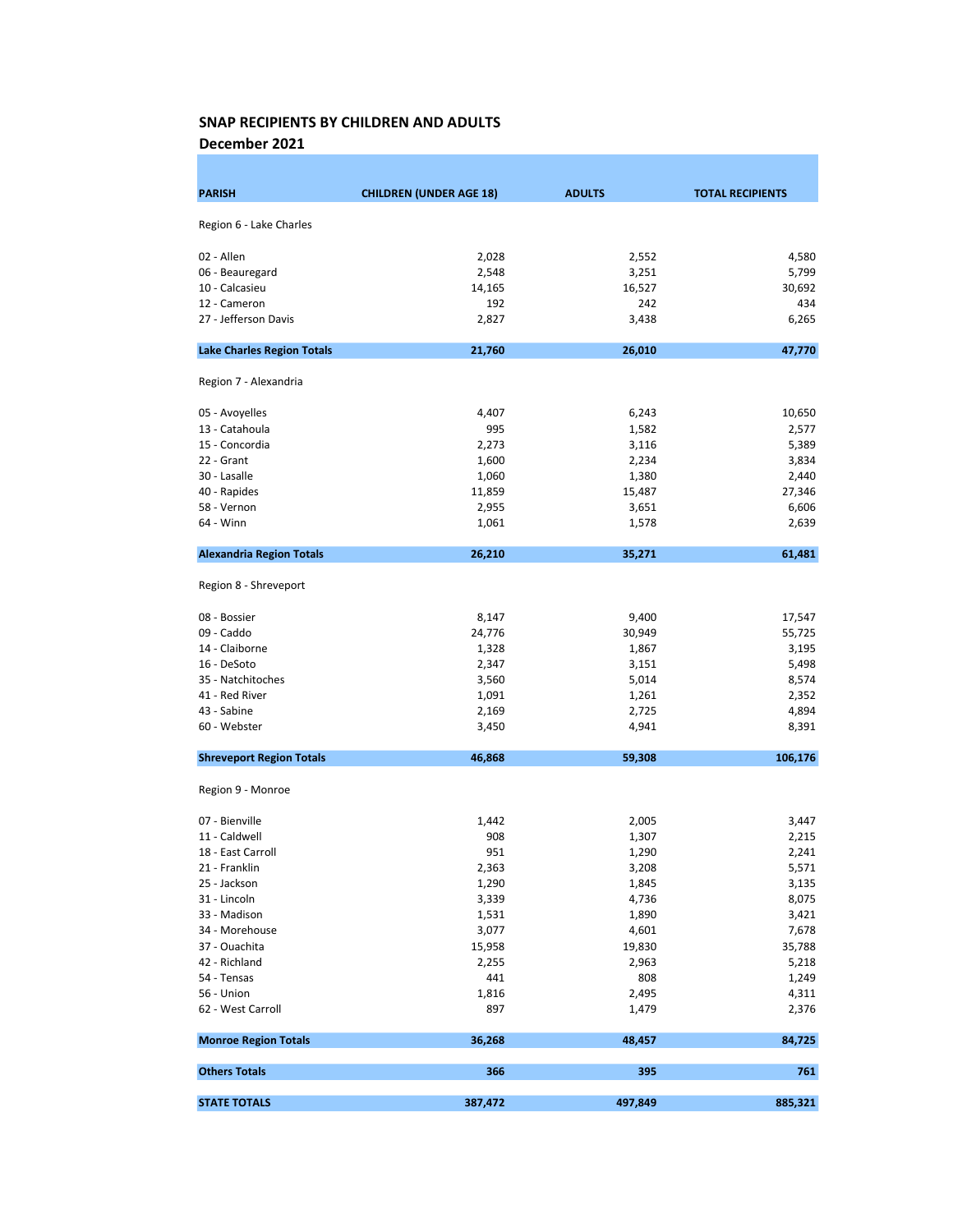November 2021

| <b>PARISH</b>                    | <b>CHILDREN (UNDER AGE 18)</b> | <b>ADULTS</b> | <b>TOTAL RECIPIENTS</b> |
|----------------------------------|--------------------------------|---------------|-------------------------|
|                                  |                                |               |                         |
| Region 1 - Orleans               |                                |               |                         |
| 26 - Jefferson                   | 30,894                         | 38,278        | 69,172                  |
| 36 - Orleans                     | 33,708                         | 50,561        | 84,269                  |
| 38 - Plaquemines                 | 1,376                          | 1,642         | 3,018                   |
| 44 - St. Bernard                 | 4,671                          | 5,480         | 10,151                  |
| <b>Orleans Region Totals</b>     | 70,649                         | 95,961        | 166,610                 |
| Region 2 - Baton Rouge           |                                |               |                         |
| 17 - East Baton Rouge            | 37,261                         | 45,481        | 82,742                  |
| 19 - East Feliciana              | 654                            | 974           | 1,628                   |
| 24 - Iberville                   | 3,188                          | 4,103         | 7,291                   |
| 39 - Pointe Coupee               | 1,693                          | 2,295         | 3,988                   |
| 61 - West Baton Rouge            | 2,037                          | 2,375         | 4,412                   |
| 63 - West Feliciana              | 656                            | 747           | 1,403                   |
| <b>Baton Rouge Region Totals</b> | 45,489                         | 55,975        | 101,464                 |
| Region 3 - Covington             |                                |               |                         |
|                                  |                                |               |                         |
| 32 - Livingston                  | 8,449                          | 10,581        | 19,030                  |
| 46 - St. Helena                  | 850                            | 1,088         | 1,938                   |
| 52 - St. Tammany                 | 11,837                         | 14,709        | 26,546                  |
| 53 - Tangipahoa                  | 13,760                         | 16,804        | 30,564                  |
| 59 - Washington                  | 4,786                          | 7,198         | 11,984                  |
| <b>Covington Region Totals</b>   | 39,682                         | 50,380        | 90,062                  |
| Region 4 - Thibodaux             |                                |               |                         |
| 03 - Ascension                   | 6,921                          | 7,586         | 14,507                  |
| 04 - Assumption                  | 1,521                          | 2,179         | 3,700                   |
| 29 - Lafourche                   | 6,347                          | 8,358         | 14,705                  |
| 45 - St. Charles                 | 3,003                          | 3,382         | 6,385                   |
| 47 - St. James                   | 1,691                          | 2,117         | 3,808                   |
| 48 - St. John                    | 4,352                          | 5,410         | 9,762                   |
| 55 - Terrebonne                  | 10,273                         | 12,750        | 23,023                  |
| <b>Thibodaux Region Totals</b>   | 34,108                         | 41,782        | 75,890                  |
| Region 5 - Lafayette             |                                |               |                         |
| 01 - Acadia                      | 6,200                          | 8,235         | 14,435                  |
| 20 - Evangeline                  | 3,675                          | 5,025         | 8,700                   |
| 23 - Iberia                      | 8,158                          | 10,230        | 18,388                  |
| 28 - Lafayette                   | 18,184                         | 21,922        | 40,106                  |
| 49 - St. Landry                  | 10,613                         | 13,775        | 24,388                  |
| 50 - St. Martin                  | 4,671                          | 5,774         | 10,445                  |
| 51 - St. Mary                    | 5,255                          | 6,598         | 11,853                  |
| 57 - Vermilion                   | 5,221                          | 6,459         | 11,680                  |
| <b>Lafayette Region Totals</b>   | 61,977                         | 78,018        | 139,995                 |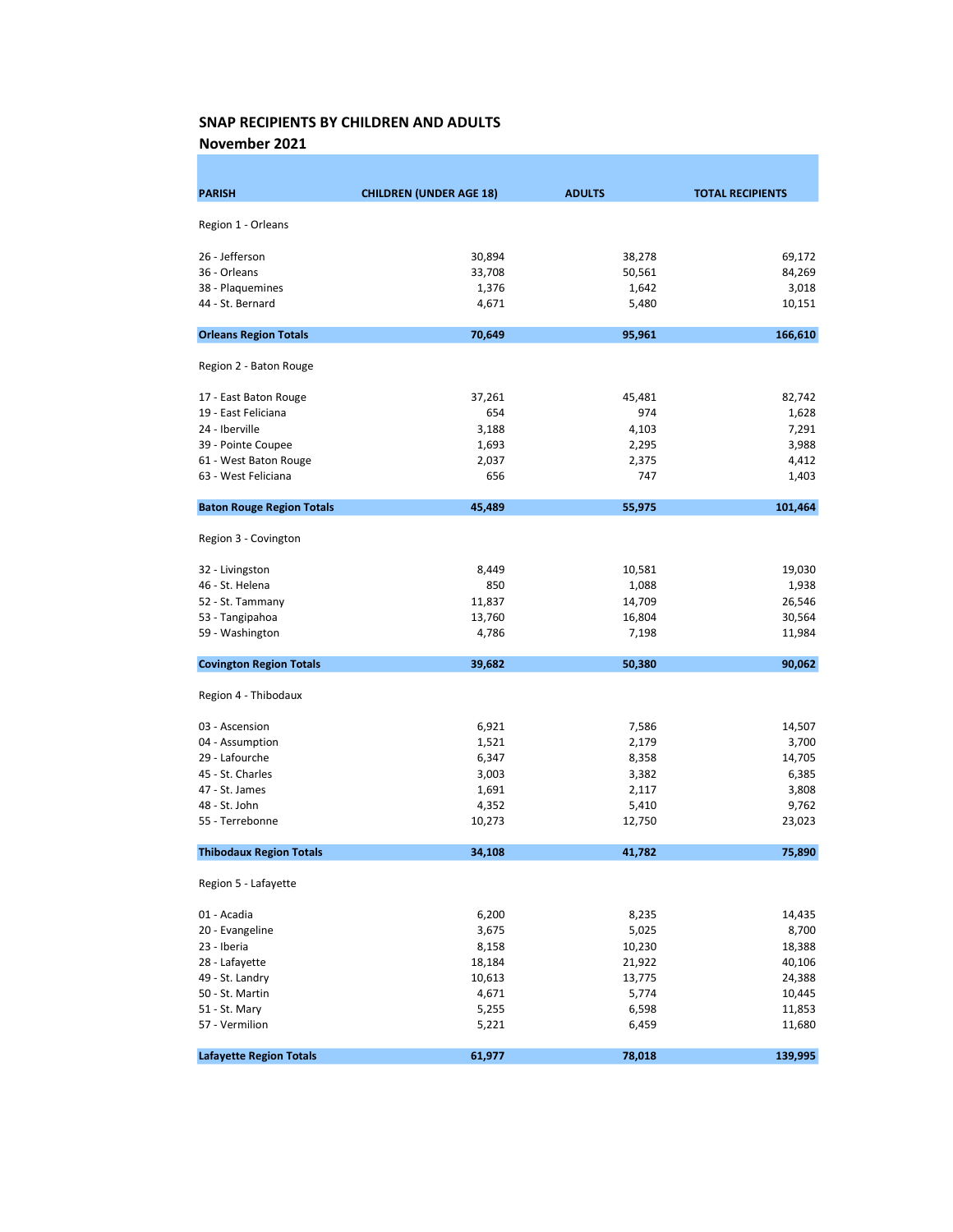November 2021

| <b>PARISH</b>                     | <b>CHILDREN (UNDER AGE 18)</b> | <b>ADULTS</b> | <b>TOTAL RECIPIENTS</b> |
|-----------------------------------|--------------------------------|---------------|-------------------------|
|                                   |                                |               |                         |
| Region 6 - Lake Charles           |                                |               |                         |
| 02 - Allen                        | 1,977                          | 2,459         | 4,436                   |
| 06 - Beauregard                   | 2,499                          | 3,164         | 5,663                   |
| 10 - Calcasieu                    | 13,840                         | 16,094        | 29,934                  |
| 12 - Cameron                      | 189                            | 240           | 429                     |
| 27 - Jefferson Davis              | 2,771                          | 3,356         | 6,127                   |
| <b>Lake Charles Region Totals</b> | 21,276                         | 25,313        | 46,589                  |
|                                   |                                |               |                         |
| Region 7 - Alexandria             |                                |               |                         |
| 05 - Avoyelles                    | 4,332                          | 6,110         | 10,442                  |
| 13 - Catahoula                    | 971                            | 1,529         | 2,500                   |
| 15 - Concordia                    | 2,240                          | 3,062         | 5,302                   |
| 22 - Grant                        | 1,557                          | 2,183         | 3,740                   |
| 30 - Lasalle                      | 1,052                          | 1,362         | 2,414                   |
| 40 - Rapides                      | 11,646                         | 15,107        | 26,753                  |
| 58 - Vernon                       | 2,908                          | 3,570         | 6,478                   |
| 64 - Winn                         | 1,038                          | 1,536         | 2,574                   |
| <b>Alexandria Region Totals</b>   | 25,744                         | 34,459        | 60,203                  |
| Region 8 - Shreveport             |                                |               |                         |
| 08 - Bossier                      | 7,962                          | 9,165         | 17,127                  |
| 09 - Caddo                        | 24,421                         | 30,242        | 54,663                  |
| 14 - Claiborne                    | 1,314                          | 1,820         | 3,134                   |
| 16 - DeSoto                       | 2,324                          | 3,085         | 5,409                   |
| 35 - Natchitoches                 | 3,503                          | 4,892         | 8,395                   |
| 41 - Red River                    | 1,072                          | 1,247         | 2,319                   |
| 43 - Sabine                       | 2,135                          | 2,693         | 4,828                   |
| 60 - Webster                      | 3,398                          | 4,829         | 8,227                   |
| <b>Shreveport Region Totals</b>   | 46,129                         | 57,973        | 104,102                 |
|                                   |                                |               |                         |
| Region 9 - Monroe                 |                                |               |                         |
| 07 - Bienville                    | 1,397                          | 1,958         | 3,355                   |
| 11 - Caldwell                     | 890                            | 1,286         | 2,176                   |
| 18 - East Carroll                 | 938                            | 1,267         | 2,205                   |
| 21 - Franklin                     | 2,336                          | 3,130         | 5,466                   |
| 25 - Jackson                      | 1,273                          | 1,794         | 3,067                   |
| 31 - Lincoln                      | 3,274                          | 4,609         | 7,883                   |
| 33 - Madison                      | 1,500                          | 1,851         | 3,351                   |
| 34 - Morehouse                    | 3,011                          | 4,505         | 7,516                   |
| 37 - Ouachita                     | 15,774                         | 19,402        | 35,176                  |
| 42 - Richland                     | 2,216                          | 2,895         | 5,111                   |
| 54 - Tensas                       | 436                            | 790           | 1,226                   |
| 56 - Union                        | 1,789                          | 2,445         | 4,234                   |
| 62 - West Carroll                 | 895                            | 1,441         | 2,336                   |
| <b>Monroe Region Totals</b>       | 35,729                         | 47,373        | 83,102                  |
| <b>Others Totals</b>              | 310                            | 343           | 653                     |
| <b>STATE TOTALS</b>               | 381,093                        | 487,577       | 868,670                 |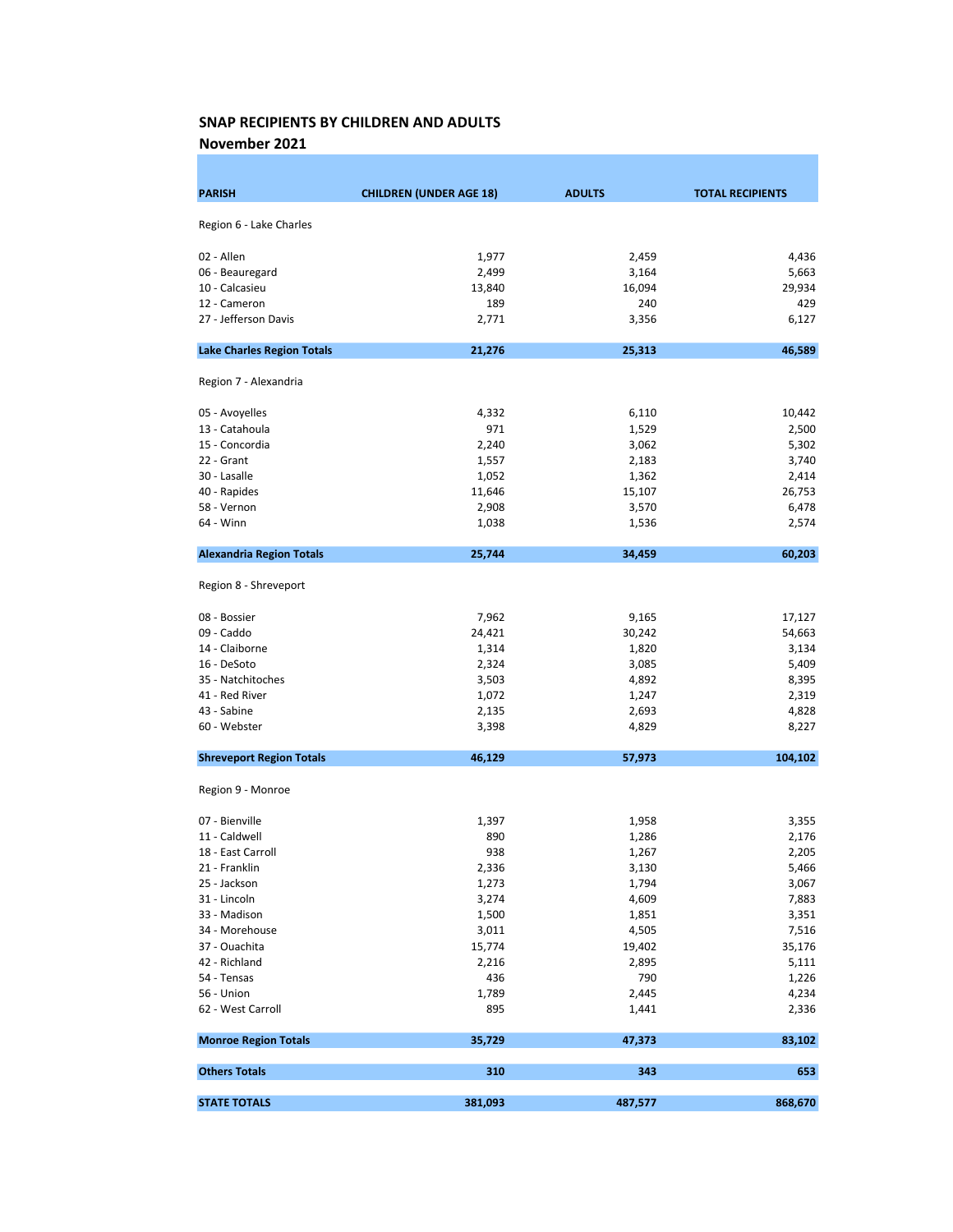October 2021

| <b>PARISH</b>                    | <b>CHILDREN (UNDER AGE 18)</b> | <b>ADULTS</b> | <b>TOTAL RECIPIENTS</b> |
|----------------------------------|--------------------------------|---------------|-------------------------|
|                                  |                                |               |                         |
| Region 1 - Orleans               |                                |               |                         |
| 26 - Jefferson                   | 29,658                         | 36,881        | 66,539                  |
| 36 - Orleans                     | 32,463                         | 48,707        | 81,170                  |
| 38 - Plaquemines                 | 1,372                          | 1,593         | 2,965                   |
| 44 - St. Bernard                 | 4,517                          | 5,257         | 9,774                   |
| <b>Orleans Region Totals</b>     | 68,010                         | 92,438        | 160,448                 |
| Region 2 - Baton Rouge           |                                |               |                         |
| 17 - East Baton Rouge            | 35,594                         | 43,394        | 78,988                  |
| 19 - East Feliciana              | 621                            | 930           | 1,551                   |
| 24 - Iberville                   | 3,082                          | 3,956         | 7,038                   |
| 39 - Pointe Coupee               | 1,621                          | 2,206         | 3,827                   |
| 61 - West Baton Rouge            | 1,948                          | 2,279         | 4,227                   |
| 63 - West Feliciana              | 640                            | 724           | 1,364                   |
| <b>Baton Rouge Region Totals</b> | 43,506                         | 53,489        | 96,995                  |
| Region 3 - Covington             |                                |               |                         |
| 32 - Livingston                  | 8,088                          | 10,066        | 18,154                  |
| 46 - St. Helena                  | 820                            | 1,051         | 1,871                   |
| 52 - St. Tammany                 | 11,272                         | 14,037        | 25,309                  |
| 53 - Tangipahoa                  | 13,305                         | 16,160        | 29,465                  |
| 59 - Washington                  | 4,579                          | 6,950         | 11,529                  |
| <b>Covington Region Totals</b>   | 38,064                         | 48,264        | 86,328                  |
| Region 4 - Thibodaux             |                                |               |                         |
| 03 - Ascension                   | 6,576                          | 7,258         | 13,834                  |
| 04 - Assumption                  | 1,454                          | 2,069         | 3,523                   |
| 29 - Lafourche                   | 6,209                          | 8,119         | 14,328                  |
| 45 - St. Charles                 | 2,931                          | 3,265         | 6,196                   |
| 47 - St. James                   | 1,663                          | 2,052         | 3,715                   |
| 48 - St. John                    | 4,229                          | 5,249         | 9,478                   |
| 55 - Terrebonne                  | 10,068                         | 12,397        | 22,465                  |
| <b>Thibodaux Region Totals</b>   | 33,130                         | 40,409        | 73,539                  |
| Region 5 - Lafayette             |                                |               |                         |
| 01 - Acadia                      | 5,941                          | 7,906         | 13,847                  |
| 20 - Evangeline                  | 3,508                          | 4,811         | 8,319                   |
| 23 - Iberia                      | 7,870                          | 9,798         | 17,668                  |
| 28 - Lafayette                   | 17,320                         | 20,977        | 38,297                  |
| 49 - St. Landry                  | 10,221                         | 13,206        | 23,427                  |
| 50 - St. Martin                  | 4,509                          | 5,579         | 10,088                  |
| 51 - St. Mary                    | 5,039                          | 6,314         | 11,353                  |
| 57 - Vermilion                   | 4,945                          | 6,160         | 11,105                  |
| <b>Lafayette Region Totals</b>   | 59,353                         | 74,751        | 134,104                 |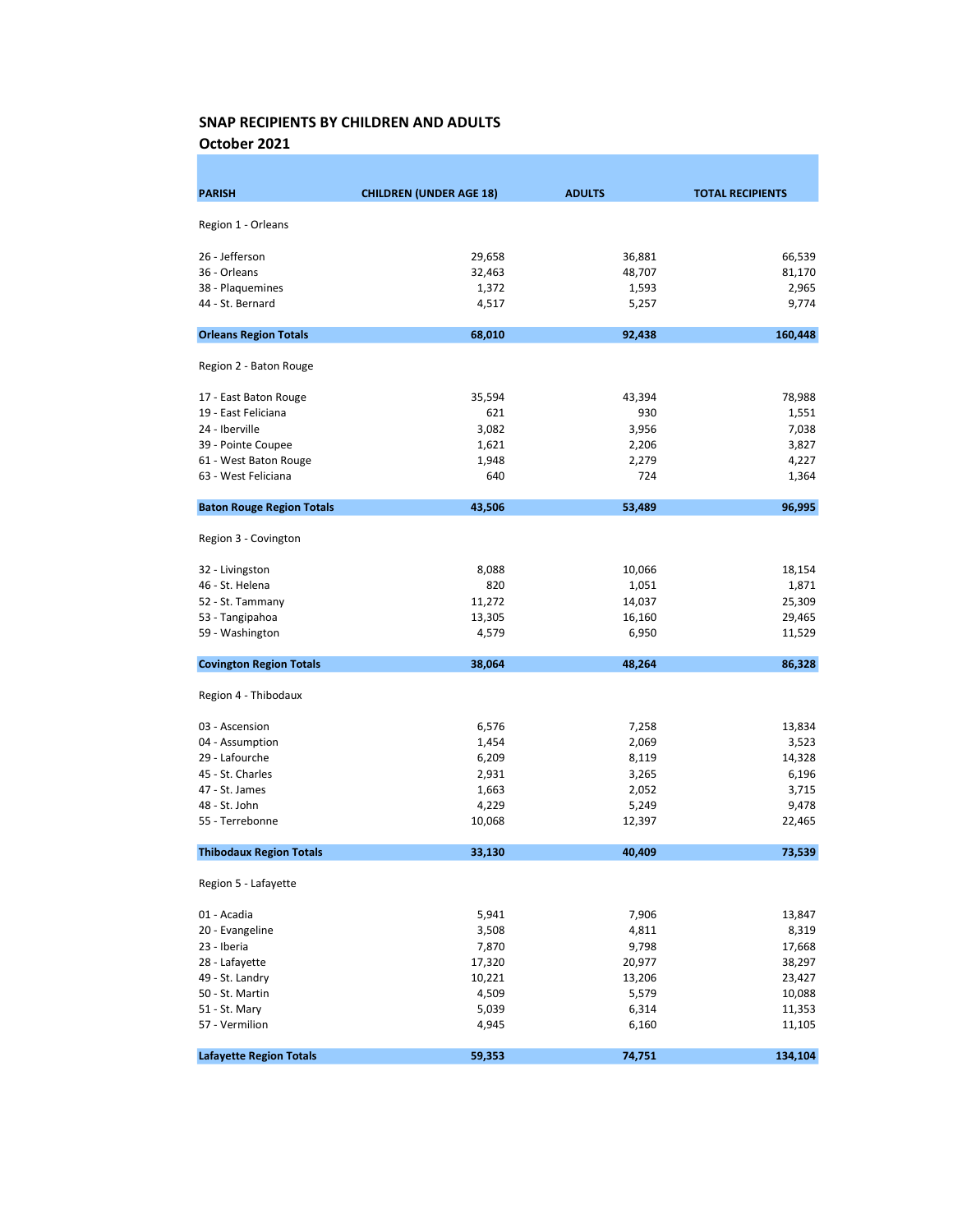October 2021

| Region 6 - Lake Charles<br>02 - Allen<br>1,880<br>4,230<br>2,350<br>5,454<br>06 - Beauregard<br>2,421<br>3,033<br>28,559<br>10 - Calcasieu<br>13,299<br>15,260<br>12 - Cameron<br>182<br>232<br>414<br>27 - Jefferson Davis<br>2,647<br>3,179<br>5,826<br><b>Lake Charles Region Totals</b><br>20,429<br>24,054<br>44,483<br>Region 7 - Alexandria<br>10,062<br>05 - Avoyelles<br>4,171<br>5,891<br>917<br>13 - Catahoula<br>1,467<br>2,384<br>15 - Concordia<br>2,134<br>5,060<br>2,926<br>22 - Grant<br>1,459<br>2,053<br>3,512<br>2,297<br>30 - Lasalle<br>995<br>1,302<br>40 - Rapides<br>11,173<br>25,588<br>14,415<br>58 - Vernon<br>2,754<br>3,370<br>6,124<br>64 - Winn<br>965<br>2,426<br>1,461<br>57,453<br><b>Alexandria Region Totals</b><br>24,568<br>32,885<br>Region 8 - Shreveport<br>08 - Bossier<br>7,549<br>8,703<br>16,252<br>09 - Caddo<br>23,444<br>52,320<br>28,876<br>14 - Claiborne<br>1,261<br>1,744<br>3,005<br>5,199<br>16 - DeSoto<br>2,232<br>2,967<br>8,008<br>35 - Natchitoches<br>3,336<br>4,672<br>41 - Red River<br>1,046<br>1,207<br>2,253<br>43 - Sabine<br>2,046<br>2,595<br>4,641<br>60 - Webster<br>3,242<br>4,616<br>7,858<br>44,156<br>99,536<br><b>Shreveport Region Totals</b><br>55,380<br>Region 9 - Monroe<br>07 - Bienville<br>1,343<br>3,239<br>1,896<br>850<br>11 - Caldwell<br>1,214<br>2,064<br>896<br>2,100<br>18 - East Carroll<br>1,204<br>5,248<br>21 - Franklin<br>2,228<br>3,020<br>25 - Jackson<br>1,222<br>1,704<br>2,926<br>31 - Lincoln<br>3,152<br>4,412<br>7,564<br>33 - Madison<br>1,429<br>1,782<br>3,211<br>34 - Morehouse<br>7,176<br>2,862<br>4,314<br>37 - Ouachita<br>15,023<br>18,453<br>33,476<br>42 - Richland<br>4,851<br>2,098<br>2,753<br>54 - Tensas<br>760<br>420<br>1,180<br>56 - Union<br>1,707<br>2,350<br>4,057<br>62 - West Carroll<br>854<br>1,382<br>2,236<br><b>Monroe Region Totals</b><br>34,084<br>45,244<br>79,328<br><b>Others Totals</b><br>236<br>278<br>514<br>365,536<br>467,192<br>832,728<br><b>STATE TOTALS</b> | <b>PARISH</b> | <b>CHILDREN (UNDER AGE 18)</b> | <b>ADULTS</b> | <b>TOTAL RECIPIENTS</b> |
|--------------------------------------------------------------------------------------------------------------------------------------------------------------------------------------------------------------------------------------------------------------------------------------------------------------------------------------------------------------------------------------------------------------------------------------------------------------------------------------------------------------------------------------------------------------------------------------------------------------------------------------------------------------------------------------------------------------------------------------------------------------------------------------------------------------------------------------------------------------------------------------------------------------------------------------------------------------------------------------------------------------------------------------------------------------------------------------------------------------------------------------------------------------------------------------------------------------------------------------------------------------------------------------------------------------------------------------------------------------------------------------------------------------------------------------------------------------------------------------------------------------------------------------------------------------------------------------------------------------------------------------------------------------------------------------------------------------------------------------------------------------------------------------------------------------------------------------------------------------------------------------------------------------------------------------------------------------------------------------------------------------------|---------------|--------------------------------|---------------|-------------------------|
|                                                                                                                                                                                                                                                                                                                                                                                                                                                                                                                                                                                                                                                                                                                                                                                                                                                                                                                                                                                                                                                                                                                                                                                                                                                                                                                                                                                                                                                                                                                                                                                                                                                                                                                                                                                                                                                                                                                                                                                                                    |               |                                |               |                         |
|                                                                                                                                                                                                                                                                                                                                                                                                                                                                                                                                                                                                                                                                                                                                                                                                                                                                                                                                                                                                                                                                                                                                                                                                                                                                                                                                                                                                                                                                                                                                                                                                                                                                                                                                                                                                                                                                                                                                                                                                                    |               |                                |               |                         |
|                                                                                                                                                                                                                                                                                                                                                                                                                                                                                                                                                                                                                                                                                                                                                                                                                                                                                                                                                                                                                                                                                                                                                                                                                                                                                                                                                                                                                                                                                                                                                                                                                                                                                                                                                                                                                                                                                                                                                                                                                    |               |                                |               |                         |
|                                                                                                                                                                                                                                                                                                                                                                                                                                                                                                                                                                                                                                                                                                                                                                                                                                                                                                                                                                                                                                                                                                                                                                                                                                                                                                                                                                                                                                                                                                                                                                                                                                                                                                                                                                                                                                                                                                                                                                                                                    |               |                                |               |                         |
|                                                                                                                                                                                                                                                                                                                                                                                                                                                                                                                                                                                                                                                                                                                                                                                                                                                                                                                                                                                                                                                                                                                                                                                                                                                                                                                                                                                                                                                                                                                                                                                                                                                                                                                                                                                                                                                                                                                                                                                                                    |               |                                |               |                         |
|                                                                                                                                                                                                                                                                                                                                                                                                                                                                                                                                                                                                                                                                                                                                                                                                                                                                                                                                                                                                                                                                                                                                                                                                                                                                                                                                                                                                                                                                                                                                                                                                                                                                                                                                                                                                                                                                                                                                                                                                                    |               |                                |               |                         |
|                                                                                                                                                                                                                                                                                                                                                                                                                                                                                                                                                                                                                                                                                                                                                                                                                                                                                                                                                                                                                                                                                                                                                                                                                                                                                                                                                                                                                                                                                                                                                                                                                                                                                                                                                                                                                                                                                                                                                                                                                    |               |                                |               |                         |
|                                                                                                                                                                                                                                                                                                                                                                                                                                                                                                                                                                                                                                                                                                                                                                                                                                                                                                                                                                                                                                                                                                                                                                                                                                                                                                                                                                                                                                                                                                                                                                                                                                                                                                                                                                                                                                                                                                                                                                                                                    |               |                                |               |                         |
|                                                                                                                                                                                                                                                                                                                                                                                                                                                                                                                                                                                                                                                                                                                                                                                                                                                                                                                                                                                                                                                                                                                                                                                                                                                                                                                                                                                                                                                                                                                                                                                                                                                                                                                                                                                                                                                                                                                                                                                                                    |               |                                |               |                         |
|                                                                                                                                                                                                                                                                                                                                                                                                                                                                                                                                                                                                                                                                                                                                                                                                                                                                                                                                                                                                                                                                                                                                                                                                                                                                                                                                                                                                                                                                                                                                                                                                                                                                                                                                                                                                                                                                                                                                                                                                                    |               |                                |               |                         |
|                                                                                                                                                                                                                                                                                                                                                                                                                                                                                                                                                                                                                                                                                                                                                                                                                                                                                                                                                                                                                                                                                                                                                                                                                                                                                                                                                                                                                                                                                                                                                                                                                                                                                                                                                                                                                                                                                                                                                                                                                    |               |                                |               |                         |
|                                                                                                                                                                                                                                                                                                                                                                                                                                                                                                                                                                                                                                                                                                                                                                                                                                                                                                                                                                                                                                                                                                                                                                                                                                                                                                                                                                                                                                                                                                                                                                                                                                                                                                                                                                                                                                                                                                                                                                                                                    |               |                                |               |                         |
|                                                                                                                                                                                                                                                                                                                                                                                                                                                                                                                                                                                                                                                                                                                                                                                                                                                                                                                                                                                                                                                                                                                                                                                                                                                                                                                                                                                                                                                                                                                                                                                                                                                                                                                                                                                                                                                                                                                                                                                                                    |               |                                |               |                         |
|                                                                                                                                                                                                                                                                                                                                                                                                                                                                                                                                                                                                                                                                                                                                                                                                                                                                                                                                                                                                                                                                                                                                                                                                                                                                                                                                                                                                                                                                                                                                                                                                                                                                                                                                                                                                                                                                                                                                                                                                                    |               |                                |               |                         |
|                                                                                                                                                                                                                                                                                                                                                                                                                                                                                                                                                                                                                                                                                                                                                                                                                                                                                                                                                                                                                                                                                                                                                                                                                                                                                                                                                                                                                                                                                                                                                                                                                                                                                                                                                                                                                                                                                                                                                                                                                    |               |                                |               |                         |
|                                                                                                                                                                                                                                                                                                                                                                                                                                                                                                                                                                                                                                                                                                                                                                                                                                                                                                                                                                                                                                                                                                                                                                                                                                                                                                                                                                                                                                                                                                                                                                                                                                                                                                                                                                                                                                                                                                                                                                                                                    |               |                                |               |                         |
|                                                                                                                                                                                                                                                                                                                                                                                                                                                                                                                                                                                                                                                                                                                                                                                                                                                                                                                                                                                                                                                                                                                                                                                                                                                                                                                                                                                                                                                                                                                                                                                                                                                                                                                                                                                                                                                                                                                                                                                                                    |               |                                |               |                         |
|                                                                                                                                                                                                                                                                                                                                                                                                                                                                                                                                                                                                                                                                                                                                                                                                                                                                                                                                                                                                                                                                                                                                                                                                                                                                                                                                                                                                                                                                                                                                                                                                                                                                                                                                                                                                                                                                                                                                                                                                                    |               |                                |               |                         |
|                                                                                                                                                                                                                                                                                                                                                                                                                                                                                                                                                                                                                                                                                                                                                                                                                                                                                                                                                                                                                                                                                                                                                                                                                                                                                                                                                                                                                                                                                                                                                                                                                                                                                                                                                                                                                                                                                                                                                                                                                    |               |                                |               |                         |
|                                                                                                                                                                                                                                                                                                                                                                                                                                                                                                                                                                                                                                                                                                                                                                                                                                                                                                                                                                                                                                                                                                                                                                                                                                                                                                                                                                                                                                                                                                                                                                                                                                                                                                                                                                                                                                                                                                                                                                                                                    |               |                                |               |                         |
|                                                                                                                                                                                                                                                                                                                                                                                                                                                                                                                                                                                                                                                                                                                                                                                                                                                                                                                                                                                                                                                                                                                                                                                                                                                                                                                                                                                                                                                                                                                                                                                                                                                                                                                                                                                                                                                                                                                                                                                                                    |               |                                |               |                         |
|                                                                                                                                                                                                                                                                                                                                                                                                                                                                                                                                                                                                                                                                                                                                                                                                                                                                                                                                                                                                                                                                                                                                                                                                                                                                                                                                                                                                                                                                                                                                                                                                                                                                                                                                                                                                                                                                                                                                                                                                                    |               |                                |               |                         |
|                                                                                                                                                                                                                                                                                                                                                                                                                                                                                                                                                                                                                                                                                                                                                                                                                                                                                                                                                                                                                                                                                                                                                                                                                                                                                                                                                                                                                                                                                                                                                                                                                                                                                                                                                                                                                                                                                                                                                                                                                    |               |                                |               |                         |
|                                                                                                                                                                                                                                                                                                                                                                                                                                                                                                                                                                                                                                                                                                                                                                                                                                                                                                                                                                                                                                                                                                                                                                                                                                                                                                                                                                                                                                                                                                                                                                                                                                                                                                                                                                                                                                                                                                                                                                                                                    |               |                                |               |                         |
|                                                                                                                                                                                                                                                                                                                                                                                                                                                                                                                                                                                                                                                                                                                                                                                                                                                                                                                                                                                                                                                                                                                                                                                                                                                                                                                                                                                                                                                                                                                                                                                                                                                                                                                                                                                                                                                                                                                                                                                                                    |               |                                |               |                         |
|                                                                                                                                                                                                                                                                                                                                                                                                                                                                                                                                                                                                                                                                                                                                                                                                                                                                                                                                                                                                                                                                                                                                                                                                                                                                                                                                                                                                                                                                                                                                                                                                                                                                                                                                                                                                                                                                                                                                                                                                                    |               |                                |               |                         |
|                                                                                                                                                                                                                                                                                                                                                                                                                                                                                                                                                                                                                                                                                                                                                                                                                                                                                                                                                                                                                                                                                                                                                                                                                                                                                                                                                                                                                                                                                                                                                                                                                                                                                                                                                                                                                                                                                                                                                                                                                    |               |                                |               |                         |
|                                                                                                                                                                                                                                                                                                                                                                                                                                                                                                                                                                                                                                                                                                                                                                                                                                                                                                                                                                                                                                                                                                                                                                                                                                                                                                                                                                                                                                                                                                                                                                                                                                                                                                                                                                                                                                                                                                                                                                                                                    |               |                                |               |                         |
|                                                                                                                                                                                                                                                                                                                                                                                                                                                                                                                                                                                                                                                                                                                                                                                                                                                                                                                                                                                                                                                                                                                                                                                                                                                                                                                                                                                                                                                                                                                                                                                                                                                                                                                                                                                                                                                                                                                                                                                                                    |               |                                |               |                         |
|                                                                                                                                                                                                                                                                                                                                                                                                                                                                                                                                                                                                                                                                                                                                                                                                                                                                                                                                                                                                                                                                                                                                                                                                                                                                                                                                                                                                                                                                                                                                                                                                                                                                                                                                                                                                                                                                                                                                                                                                                    |               |                                |               |                         |
|                                                                                                                                                                                                                                                                                                                                                                                                                                                                                                                                                                                                                                                                                                                                                                                                                                                                                                                                                                                                                                                                                                                                                                                                                                                                                                                                                                                                                                                                                                                                                                                                                                                                                                                                                                                                                                                                                                                                                                                                                    |               |                                |               |                         |
|                                                                                                                                                                                                                                                                                                                                                                                                                                                                                                                                                                                                                                                                                                                                                                                                                                                                                                                                                                                                                                                                                                                                                                                                                                                                                                                                                                                                                                                                                                                                                                                                                                                                                                                                                                                                                                                                                                                                                                                                                    |               |                                |               |                         |
|                                                                                                                                                                                                                                                                                                                                                                                                                                                                                                                                                                                                                                                                                                                                                                                                                                                                                                                                                                                                                                                                                                                                                                                                                                                                                                                                                                                                                                                                                                                                                                                                                                                                                                                                                                                                                                                                                                                                                                                                                    |               |                                |               |                         |
|                                                                                                                                                                                                                                                                                                                                                                                                                                                                                                                                                                                                                                                                                                                                                                                                                                                                                                                                                                                                                                                                                                                                                                                                                                                                                                                                                                                                                                                                                                                                                                                                                                                                                                                                                                                                                                                                                                                                                                                                                    |               |                                |               |                         |
|                                                                                                                                                                                                                                                                                                                                                                                                                                                                                                                                                                                                                                                                                                                                                                                                                                                                                                                                                                                                                                                                                                                                                                                                                                                                                                                                                                                                                                                                                                                                                                                                                                                                                                                                                                                                                                                                                                                                                                                                                    |               |                                |               |                         |
|                                                                                                                                                                                                                                                                                                                                                                                                                                                                                                                                                                                                                                                                                                                                                                                                                                                                                                                                                                                                                                                                                                                                                                                                                                                                                                                                                                                                                                                                                                                                                                                                                                                                                                                                                                                                                                                                                                                                                                                                                    |               |                                |               |                         |
|                                                                                                                                                                                                                                                                                                                                                                                                                                                                                                                                                                                                                                                                                                                                                                                                                                                                                                                                                                                                                                                                                                                                                                                                                                                                                                                                                                                                                                                                                                                                                                                                                                                                                                                                                                                                                                                                                                                                                                                                                    |               |                                |               |                         |
|                                                                                                                                                                                                                                                                                                                                                                                                                                                                                                                                                                                                                                                                                                                                                                                                                                                                                                                                                                                                                                                                                                                                                                                                                                                                                                                                                                                                                                                                                                                                                                                                                                                                                                                                                                                                                                                                                                                                                                                                                    |               |                                |               |                         |
|                                                                                                                                                                                                                                                                                                                                                                                                                                                                                                                                                                                                                                                                                                                                                                                                                                                                                                                                                                                                                                                                                                                                                                                                                                                                                                                                                                                                                                                                                                                                                                                                                                                                                                                                                                                                                                                                                                                                                                                                                    |               |                                |               |                         |
|                                                                                                                                                                                                                                                                                                                                                                                                                                                                                                                                                                                                                                                                                                                                                                                                                                                                                                                                                                                                                                                                                                                                                                                                                                                                                                                                                                                                                                                                                                                                                                                                                                                                                                                                                                                                                                                                                                                                                                                                                    |               |                                |               |                         |
|                                                                                                                                                                                                                                                                                                                                                                                                                                                                                                                                                                                                                                                                                                                                                                                                                                                                                                                                                                                                                                                                                                                                                                                                                                                                                                                                                                                                                                                                                                                                                                                                                                                                                                                                                                                                                                                                                                                                                                                                                    |               |                                |               |                         |
|                                                                                                                                                                                                                                                                                                                                                                                                                                                                                                                                                                                                                                                                                                                                                                                                                                                                                                                                                                                                                                                                                                                                                                                                                                                                                                                                                                                                                                                                                                                                                                                                                                                                                                                                                                                                                                                                                                                                                                                                                    |               |                                |               |                         |
|                                                                                                                                                                                                                                                                                                                                                                                                                                                                                                                                                                                                                                                                                                                                                                                                                                                                                                                                                                                                                                                                                                                                                                                                                                                                                                                                                                                                                                                                                                                                                                                                                                                                                                                                                                                                                                                                                                                                                                                                                    |               |                                |               |                         |
|                                                                                                                                                                                                                                                                                                                                                                                                                                                                                                                                                                                                                                                                                                                                                                                                                                                                                                                                                                                                                                                                                                                                                                                                                                                                                                                                                                                                                                                                                                                                                                                                                                                                                                                                                                                                                                                                                                                                                                                                                    |               |                                |               |                         |
|                                                                                                                                                                                                                                                                                                                                                                                                                                                                                                                                                                                                                                                                                                                                                                                                                                                                                                                                                                                                                                                                                                                                                                                                                                                                                                                                                                                                                                                                                                                                                                                                                                                                                                                                                                                                                                                                                                                                                                                                                    |               |                                |               |                         |
|                                                                                                                                                                                                                                                                                                                                                                                                                                                                                                                                                                                                                                                                                                                                                                                                                                                                                                                                                                                                                                                                                                                                                                                                                                                                                                                                                                                                                                                                                                                                                                                                                                                                                                                                                                                                                                                                                                                                                                                                                    |               |                                |               |                         |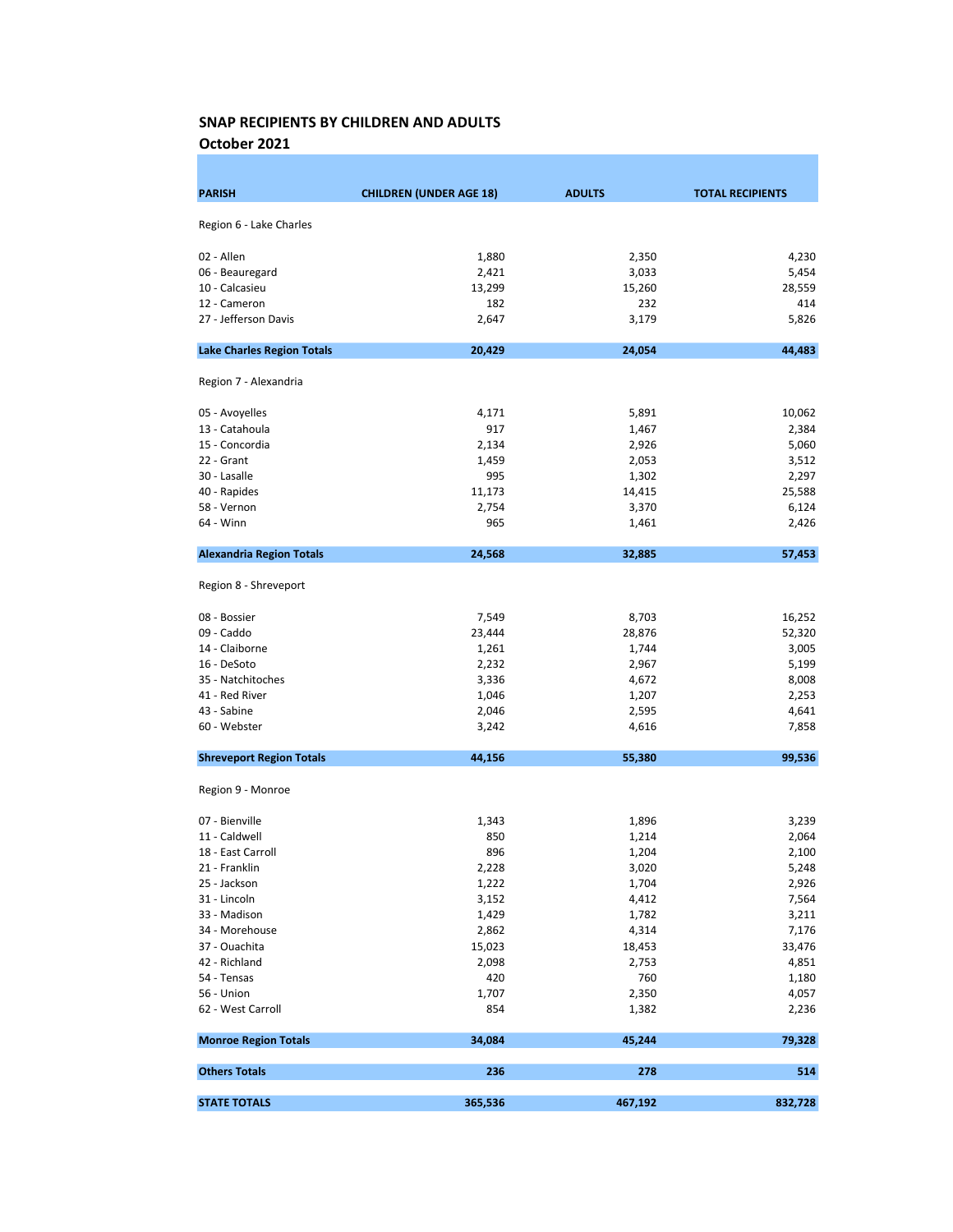September 2021

| <b>PARISH</b>                    | <b>CHILDREN (UNDER AGE 18)</b> | <b>ADULTS</b> | <b>TOTAL RECIPIENTS</b> |
|----------------------------------|--------------------------------|---------------|-------------------------|
| Region 1 - Orleans               |                                |               |                         |
|                                  |                                |               |                         |
| 26 - Jefferson                   | 28,843                         | 35,582        | 64,425                  |
| 36 - Orleans                     | 31,389                         | 46,678        | 78,067                  |
| 38 - Plaquemines                 | 1,338                          | 1,535         | 2,873                   |
| 44 - St. Bernard                 | 4,385                          | 5,100         | 9,485                   |
| <b>Orleans Region Totals</b>     | 65,955                         | 88,895        | 154,850                 |
| Region 2 - Baton Rouge           |                                |               |                         |
| 17 - East Baton Rouge            | 34,207                         | 41,347        | 75,554                  |
| 19 - East Feliciana              | 598                            | 880           | 1,478                   |
| 24 - Iberville                   | 2,996                          | 3,814         | 6,810                   |
| 39 - Pointe Coupee               | 1,570                          | 2,108         | 3,678                   |
| 61 - West Baton Rouge            | 1,907                          | 2,175         | 4,082                   |
| 63 - West Feliciana              | 607                            | 692           | 1,299                   |
| <b>Baton Rouge Region Totals</b> | 41,885                         | 51,016        | 92,901                  |
| Region 3 - Covington             |                                |               |                         |
| 32 - Livingston                  | 7,861                          | 9,683         | 17,544                  |
| 46 - St. Helena                  | 793                            | 1,026         | 1,819                   |
| 52 - St. Tammany                 | 10,849                         | 13,418        | 24,267                  |
| 53 - Tangipahoa                  | 12,934                         | 15,569        | 28,503                  |
| 59 - Washington                  | 4,398                          | 6,626         | 11,024                  |
| <b>Covington Region Totals</b>   | 36,835                         | 46,322        | 83,157                  |
| Region 4 - Thibodaux             |                                |               |                         |
| 03 - Ascension                   | 6,384                          | 6,997         | 13,381                  |
| 04 - Assumption                  | 1,421                          | 1,981         | 3,402                   |
| 29 - Lafourche                   | 6,074                          | 7,899         | 13,973                  |
| 45 - St. Charles                 | 2,866                          | 3,184         | 6,050                   |
| 47 - St. James                   | 1,610                          | 1,987         | 3,597                   |
| 48 - St. John                    | 4,197                          | 5,115         | 9,312                   |
| 55 - Terrebonne                  | 9,855                          | 12,099        | 21,954                  |
| <b>Thibodaux Region Totals</b>   | 32,407                         | 39,262        | 71,669                  |
| Region 5 - Lafayette             |                                |               |                         |
| 01 - Acadia                      | 5,724                          | 7,559         | 13,283                  |
| 20 - Evangeline                  | 3,368                          | 4,571         | 7,939                   |
| 23 - Iberia                      | 7,535                          | 9,334         | 16,869                  |
| 28 - Lafayette                   | 16,608                         | 19,907        | 36,515                  |
| 49 - St. Landry                  | 9,931                          | 12,637        | 22,568                  |
| 50 - St. Martin                  | 4,356                          | 5,327         | 9,683                   |
| 51 - St. Mary                    | 4,893                          | 6,028         | 10,921                  |
| 57 - Vermilion                   | 4,836                          | 5,901         | 10,737                  |
| <b>Lafayette Region Totals</b>   | 57,251                         | 71,264        | 128,515                 |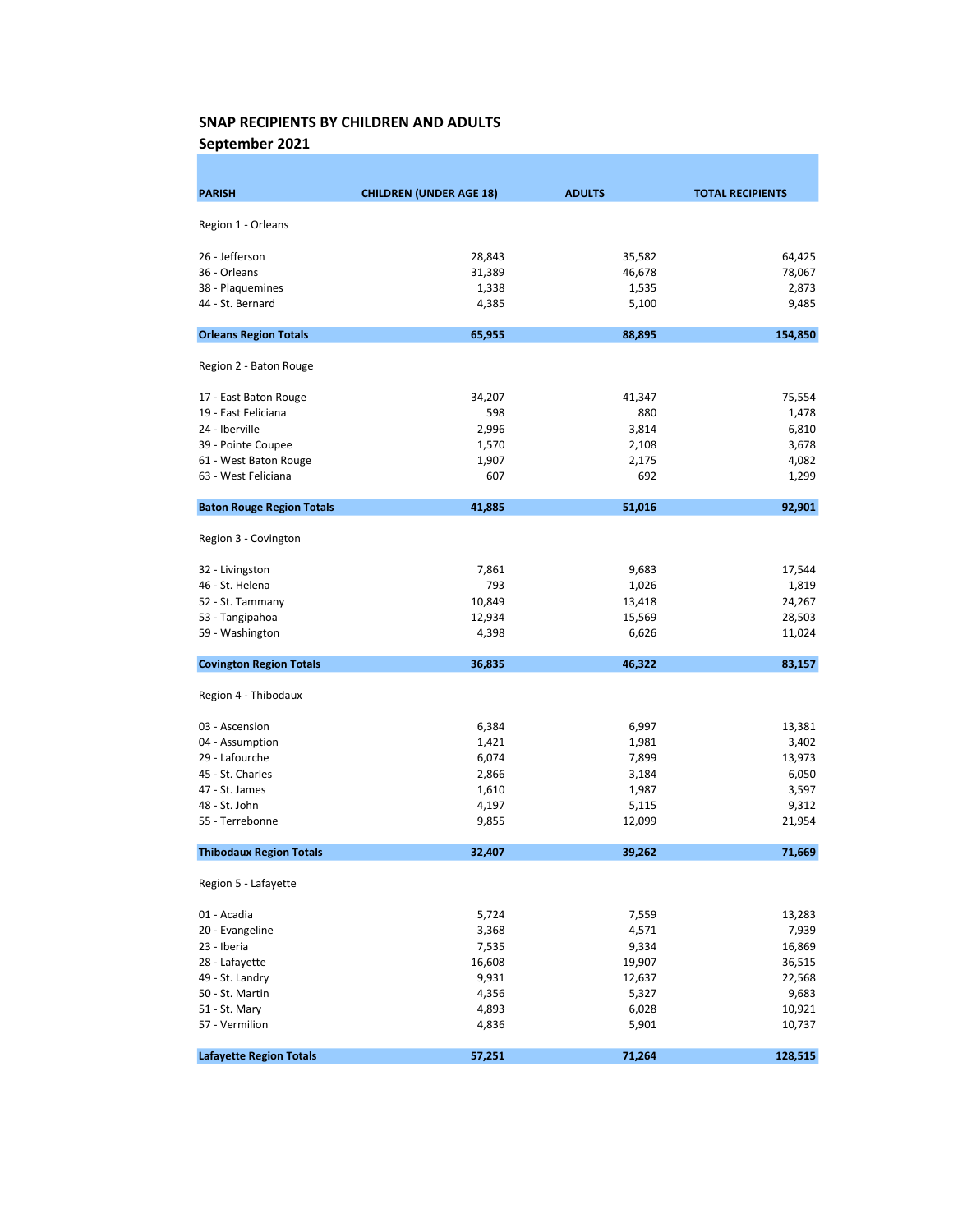September 2021

| <b>PARISH</b>                     | <b>CHILDREN (UNDER AGE 18)</b> | <b>ADULTS</b> | <b>TOTAL RECIPIENTS</b> |
|-----------------------------------|--------------------------------|---------------|-------------------------|
| Region 6 - Lake Charles           |                                |               |                         |
|                                   |                                |               |                         |
| 02 - Allen                        | 1,848                          | 2,259         | 4,107                   |
| 06 - Beauregard                   | 2,306                          | 2,925         | 5,231                   |
| 10 - Calcasieu                    | 12,788                         | 14,445        | 27,233                  |
| 12 - Cameron                      | 178                            | 224           | 402                     |
| 27 - Jefferson Davis              | 2,557                          | 3,006         | 5,563                   |
| <b>Lake Charles Region Totals</b> | 19,677                         | 22,859        | 42,536                  |
| Region 7 - Alexandria             |                                |               |                         |
| 05 - Avoyelles                    | 4,016                          | 5,617         | 9,633                   |
| 13 - Catahoula                    | 885                            | 1,370         | 2,255                   |
| 15 - Concordia                    | 2,021                          | 2,771         | 4,792                   |
| 22 - Grant                        | 1,402                          | 1,961         | 3,363                   |
| 30 - Lasalle                      | 948                            | 1,237         | 2,185                   |
| 40 - Rapides                      | 10,693                         | 13,708        | 24,401                  |
| 58 - Vernon                       | 2,653                          | 3,192         | 5,845                   |
| 64 - Winn                         | 928                            | 1,392         | 2,320                   |
| <b>Alexandria Region Totals</b>   | 23,546                         | 31,248        | 54,794                  |
| Region 8 - Shreveport             |                                |               |                         |
| 08 - Bossier                      | 7,219                          | 8,238         | 15,457                  |
| 09 - Caddo                        | 22,469                         | 27,423        | 49,892                  |
| 14 - Claiborne                    | 1,184                          | 1,644         | 2,828                   |
| 16 - DeSoto                       | 2,134                          | 2,793         | 4,927                   |
| 35 - Natchitoches                 | 3,166                          | 4,424         | 7,590                   |
| 41 - Red River                    | 1,001                          | 1,133         | 2,134                   |
| 43 - Sabine                       | 1,952                          | 2,442         | 4,394                   |
| 60 - Webster                      | 3,080                          | 4,396         | 7,476                   |
| <b>Shreveport Region Totals</b>   | 42,205                         | 52,493        | 94,698                  |
| Region 9 - Monroe                 |                                |               |                         |
|                                   |                                |               |                         |
| 07 - Bienville                    | 1,278                          | 1,800         | 3,078                   |
| 11 - Caldwell                     | 817                            | 1,152         | 1,969                   |
| 18 - East Carroll                 | 863                            | 1,157         | 2,020                   |
| 21 - Franklin                     | 2,133                          | 2,859         | 4,992                   |
| 25 - Jackson                      | 1,161                          | 1,599         | 2,760                   |
| 31 - Lincoln                      | 3,037                          | 4,256         | 7,293                   |
| 33 - Madison                      | 1,397                          | 1,719         | 3,116                   |
| 34 - Morehouse                    | 2,699                          | 4,085         | 6,784                   |
| 37 - Ouachita                     | 14,444                         | 17,571        | 32,015                  |
| 42 - Richland                     | 1,993                          | 2,612         | 4,605                   |
| 54 - Tensas                       | 422                            | 740           | 1,162                   |
| 56 - Union                        | 1,658                          | 2,251         | 3,909                   |
| 62 - West Carroll                 | 817                            | 1,315         | 2,132                   |
| <b>Monroe Region Totals</b>       | 32,719                         | 43,116        | 75,835                  |
| <b>Others Totals</b>              | 147                            | 205           | 352                     |
| <b>STATE TOTALS</b>               | 352,627                        | 446,680       | 799,307                 |
|                                   |                                |               |                         |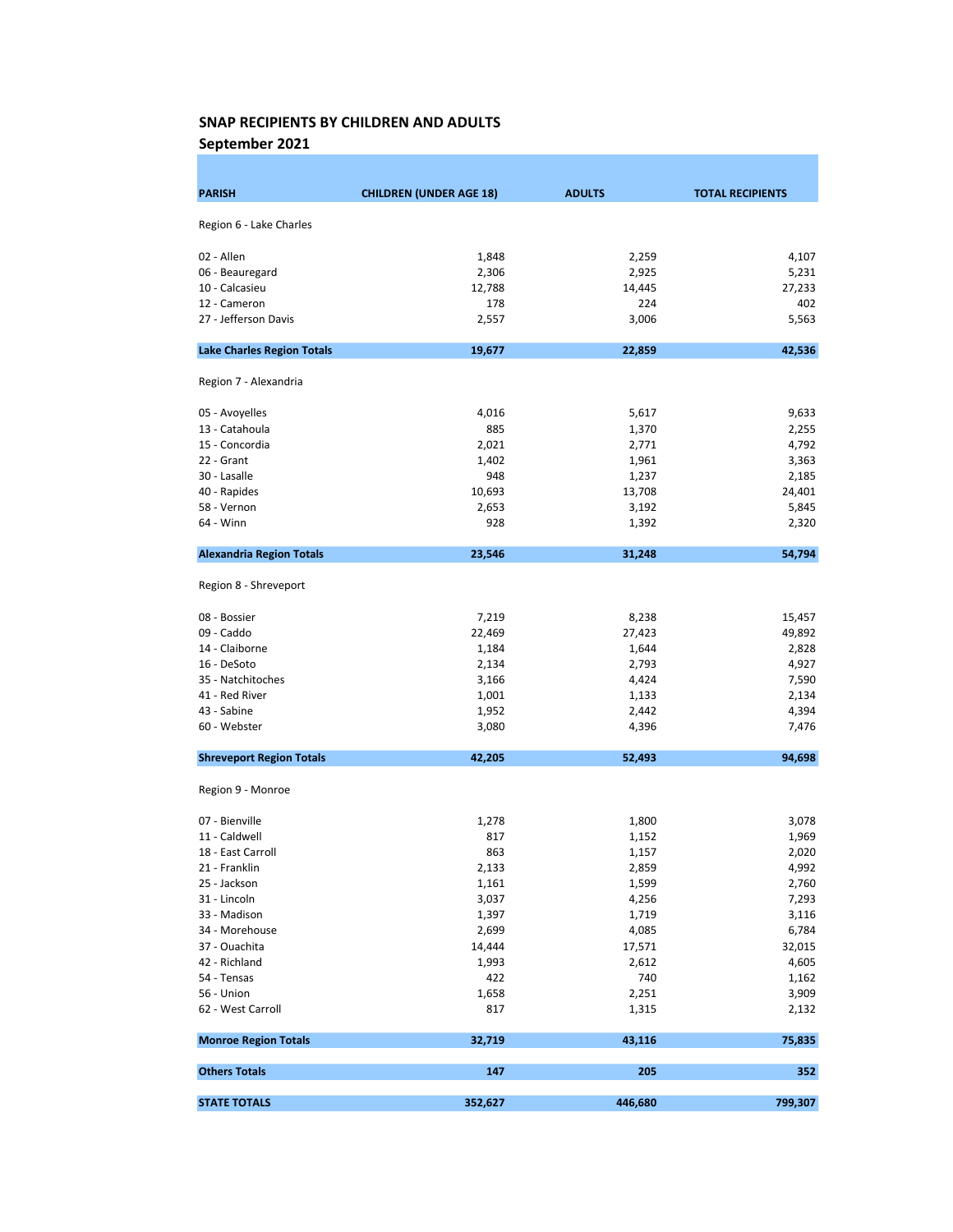August 2021

| <b>PARISH</b>                    | <b>CHILDREN (UNDER AGE 18)</b> | <b>ADULTS</b> | <b>TOTAL RECIPIENTS</b> |
|----------------------------------|--------------------------------|---------------|-------------------------|
|                                  |                                |               |                         |
| Region 1 - Orleans               |                                |               |                         |
| 26 - Jefferson                   | 30,339                         | 36,721        | 67,060                  |
| 36 - Orleans                     | 32,996                         | 48,284        | 81,280                  |
| 38 - Plaquemines                 | 1,377                          | 1,545         | 2,922                   |
| 44 - St. Bernard                 | 4,637                          | 5,282         | 9,919                   |
|                                  |                                |               |                         |
| <b>Orleans Region Totals</b>     | 69,349                         | 91,832        | 161,181                 |
| Region 2 - Baton Rouge           |                                |               |                         |
| 17 - East Baton Rouge            | 35,955                         | 42,895        | 78,850                  |
| 19 - East Feliciana              | 626                            | 909           | 1,535                   |
| 24 - Iberville                   | 3,113                          | 3,932         | 7,045                   |
| 39 - Pointe Coupee               | 1,634                          | 2,160         | 3,794                   |
| 61 - West Baton Rouge            | 1,999                          | 2,270         | 4,269                   |
| 63 - West Feliciana              | 647                            | 724           | 1,371                   |
| <b>Baton Rouge Region Totals</b> | 43,974                         | 52,890        | 96,864                  |
| Region 3 - Covington             |                                |               |                         |
| 32 - Livingston                  | 8,218                          | 9,975         | 18,193                  |
| 46 - St. Helena                  | 843                            | 1,060         | 1,903                   |
| 52 - St. Tammany                 | 11,420                         | 13,822        | 25,242                  |
| 53 - Tangipahoa                  | 13,604                         | 16,199        | 29,803                  |
| 59 - Washington                  | 4,570                          | 6,746         | 11,316                  |
| <b>Covington Region Totals</b>   | 38,655                         | 47,802        | 86,457                  |
| Region 4 - Thibodaux             |                                |               |                         |
| 03 - Ascension                   | 6,736                          | 7,261         | 13,997                  |
| 04 - Assumption                  | 1,488                          | 2,057         | 3,545                   |
| 29 - Lafourche                   | 6,432                          | 8,278         | 14,710                  |
| 45 - St. Charles                 | 3,031                          | 3,267         | 6,298                   |
| 47 - St. James                   | 1,685                          | 2,054         | 3,739                   |
| 48 - St. John                    | 4,464                          | 5,324         | 9,788                   |
| 55 - Terrebonne                  | 10,297                         | 12,516        | 22,813                  |
| <b>Thibodaux Region Totals</b>   | 34,133                         | 40,757        | 74,890                  |
| Region 5 - Lafayette             |                                |               |                         |
| 01 - Acadia                      | 6,019                          | 7,823         | 13,842                  |
| 20 - Evangeline                  | 3,538                          | 4,741         | 8,279                   |
| 23 - Iberia                      | 7,769                          | 9,553         | 17,322                  |
| 28 - Lafayette                   | 17,397                         | 20,654        | 38,051                  |
| 49 - St. Landry                  | 10,324                         | 13,042        | 23,366                  |
| 50 - St. Martin                  | 4,546                          | 5,501         | 10,047                  |
| 51 - St. Mary                    | 5,052                          | 6,183         | 11,235                  |
| 57 - Vermilion                   | 5,036                          | 6,124         | 11,160                  |
| <b>Lafayette Region Totals</b>   | 59,681                         | 73,621        | 133,302                 |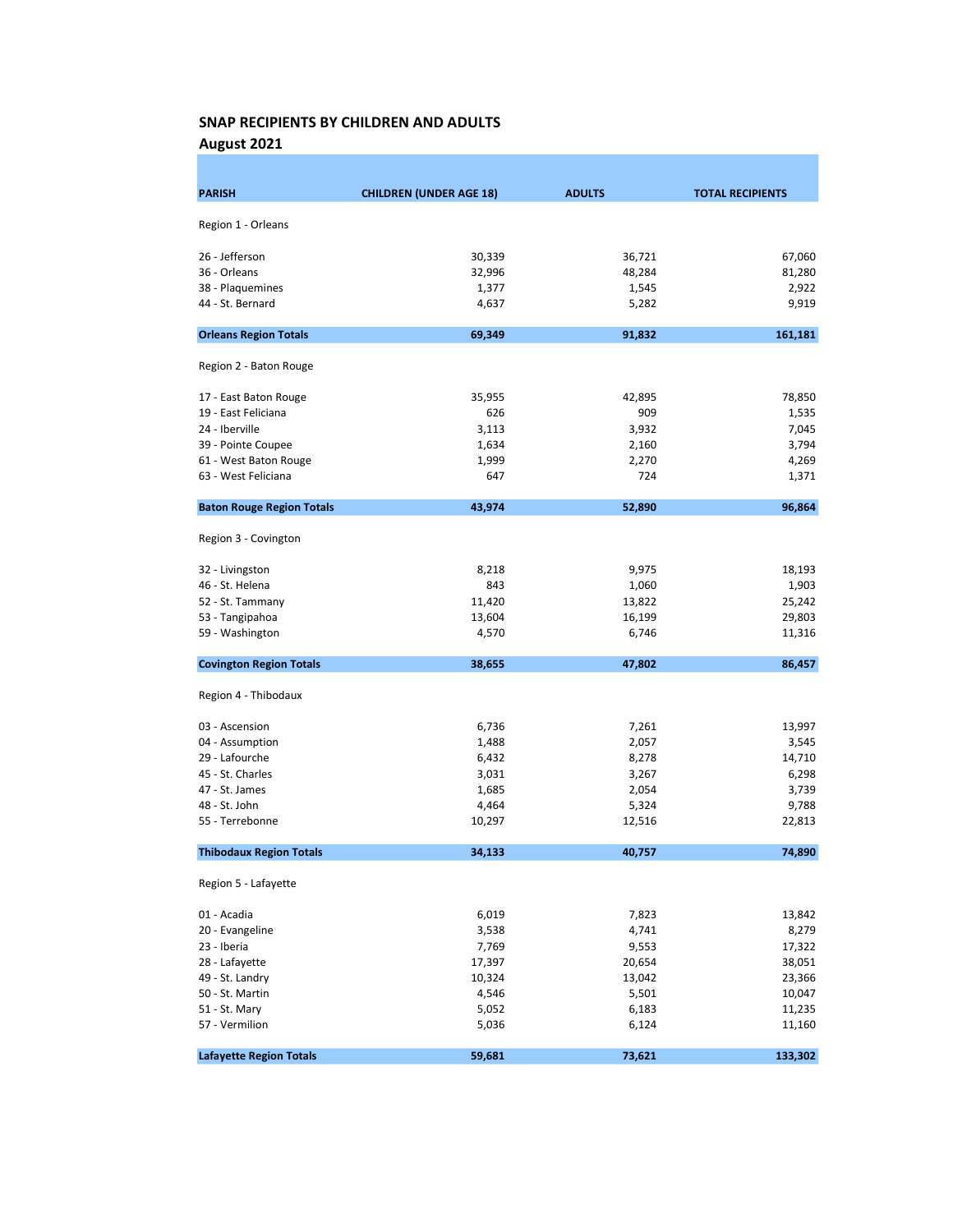August 2021

| <b>PARISH</b>                     | <b>CHILDREN (UNDER AGE 18)</b> | <b>ADULTS</b> | <b>TOTAL RECIPIENTS</b> |
|-----------------------------------|--------------------------------|---------------|-------------------------|
|                                   |                                |               |                         |
| Region 6 - Lake Charles           |                                |               |                         |
| 02 - Allen                        | 1,878                          | 2,315         | 4,193                   |
| 06 - Beauregard                   | 2,427                          | 3,042         | 5,469                   |
| 10 - Calcasieu                    | 13,223                         | 15,005        | 28,228                  |
| 12 - Cameron                      | 187                            | 236           | 423                     |
| 27 - Jefferson Davis              | 2,677                          | 3,120         | 5,797                   |
| <b>Lake Charles Region Totals</b> | 20,392                         | 23,718        | 44,110                  |
| Region 7 - Alexandria             |                                |               |                         |
| 05 - Avoyelles                    | 4,160                          | 5,767         | 9,927                   |
| 13 - Catahoula                    | 928                            | 1,435         | 2,363                   |
| 15 - Concordia                    | 2,098                          | 2,851         | 4,949                   |
| 22 - Grant                        | 1,462                          | 2,000         | 3,462                   |
| 30 - Lasalle                      | 1,007                          | 1,303         | 2,310                   |
| 40 - Rapides                      | 11,239                         | 14,204        | 25,443                  |
| 58 - Vernon                       | 2,757                          | 3,294         | 6,051                   |
| 64 - Winn                         | 996                            | 1,468         | 2,464                   |
| <b>Alexandria Region Totals</b>   | 24,647                         | 32,322        | 56,969                  |
| Region 8 - Shreveport             |                                |               |                         |
| 08 - Bossier                      | 7,545                          | 8,523         | 16,068                  |
| 09 - Caddo                        | 23,504                         | 28,356        | 51,860                  |
| 14 - Claiborne                    | 1,242                          | 1,715         | 2,957                   |
| 16 - DeSoto                       | 2,237                          | 2,897         | 5,134                   |
| 35 - Natchitoches                 | 3,357                          | 4,599         | 7,956                   |
| 41 - Red River                    | 1,052                          | 1,168         | 2,220                   |
| 43 - Sabine                       | 2,027                          | 2,553         | 4,580                   |
| 60 - Webster                      | 3,297                          | 4,585         | 7,882                   |
| <b>Shreveport Region Totals</b>   | 44,261                         | 54,396        | 98,657                  |
| Region 9 - Monroe                 |                                |               |                         |
| 07 - Bienville                    | 1,356                          | 1,851         | 3,207                   |
| 11 - Caldwell                     | 834                            | 1,200         | 2,034                   |
| 18 - East Carroll                 | 915                            | 1,197         | 2,112                   |
| 21 - Franklin                     | 2,262                          | 2,962         | 5,224                   |
| 25 - Jackson                      | 1,227                          | 1,682         | 2,909                   |
| 31 - Lincoln                      | 3,155                          | 4,365         | 7,520                   |
| 33 - Madison                      | 1,487                          | 1,769         | 3,256                   |
| 34 - Morehouse                    | 2,821                          | 4,236         | 7,057                   |
| 37 - Ouachita                     | 15,229                         | 18,276        | 33,505                  |
| 42 - Richland                     | 2,132                          | 2,762         | 4,894                   |
| 54 - Tensas                       | 431                            | 752           | 1,183                   |
| 56 - Union                        | 1,712                          | 2,301         | 4,013                   |
| 62 - West Carroll                 | 854                            | 1,384         | 2,238                   |
| <b>Monroe Region Totals</b>       | 34,415                         | 44,737        | 79,152                  |
| <b>Others Totals</b>              | 235                            | 271           | 506                     |
| <b>STATE TOTALS</b>               | 369,742                        | 462,346       | 832,088                 |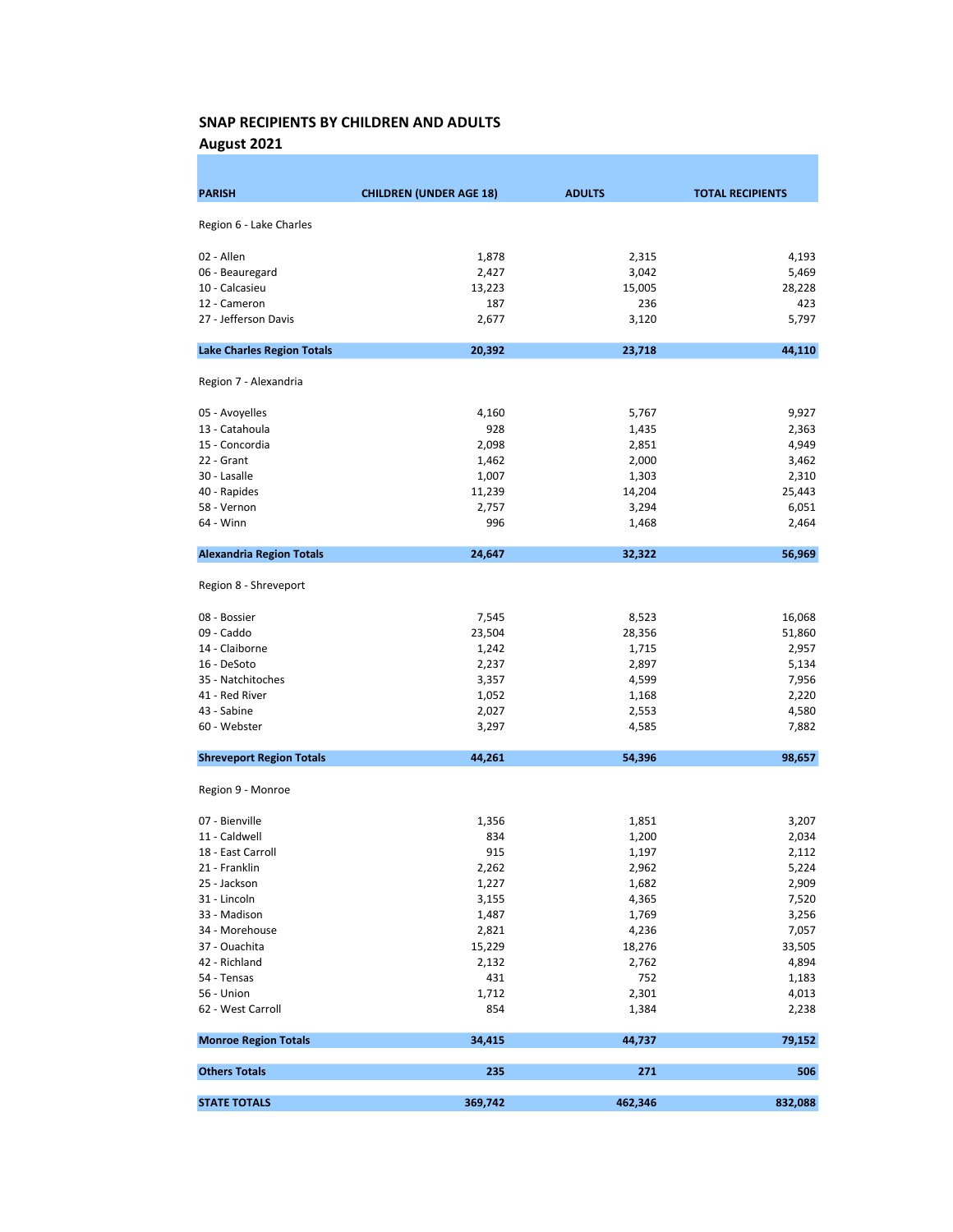July 2021

| <b>PARISH</b>                        | <b>CHILDREN (UNDER AGE 18)</b> | <b>ADULTS</b> | <b>TOTAL RECIPIENTS</b> |
|--------------------------------------|--------------------------------|---------------|-------------------------|
| Region 1 - Orleans                   |                                |               |                         |
|                                      |                                |               |                         |
| 26 - Jefferson                       | 31,023                         | 37,372        | 68,395                  |
| 36 - Orleans                         | 33,822                         | 49,155        | 82,977                  |
| 38 - Plaquemines<br>44 - St. Bernard | 1,405                          | 1,576         | 2,981                   |
|                                      | 4,661                          | 5,311         | 9,972                   |
| <b>Orleans Region Totals</b>         | 70,911                         | 93,414        | 164,325                 |
| Region 2 - Baton Rouge               |                                |               |                         |
| 17 - East Baton Rouge                | 36,700                         | 43,661        | 80,361                  |
| 19 - East Feliciana                  | 634                            | 925           | 1,559                   |
| 24 - Iberville                       | 3,210                          | 4,002         | 7,212                   |
| 39 - Pointe Coupee                   | 1,684                          | 2,189         | 3,873                   |
| 61 - West Baton Rouge                | 2,040                          | 2,333         | 4,373                   |
| 63 - West Feliciana                  | 671                            | 732           | 1,403                   |
| <b>Baton Rouge Region Totals</b>     | 44,939                         | 53,842        | 98,781                  |
|                                      |                                |               |                         |
| Region 3 - Covington                 |                                |               |                         |
| 32 - Livingston                      | 8,298                          | 10,043        | 18,341                  |
| 46 - St. Helena                      | 854                            | 1,066         | 1,920                   |
| 52 - St. Tammany                     | 11,571                         | 14,058        | 25,629                  |
| 53 - Tangipahoa                      | 13,957                         | 16,544        | 30,501                  |
| 59 - Washington                      | 4,700                          | 6,836         | 11,536                  |
| <b>Covington Region Totals</b>       | 39,380                         | 48,547        | 87,927                  |
| Region 4 - Thibodaux                 |                                |               |                         |
| 03 - Ascension                       | 6,818                          | 7,286         | 14,104                  |
| 04 - Assumption                      | 1,545                          | 2,104         | 3,649                   |
| 29 - Lafourche                       | 6,565                          | 8,426         | 14,991                  |
| 45 - St. Charles                     | 3,075                          | 3,297         | 6,372                   |
| 47 - St. James                       | 1,719                          | 2,091         | 3,810                   |
| 48 - St. John                        | 4,565                          | 5,409         | 9,974                   |
| 55 - Terrebonne                      | 10,563                         | 12,794        | 23,357                  |
| <b>Thibodaux Region Totals</b>       | 34,850                         | 41,407        | 76,257                  |
| Region 5 - Lafayette                 |                                |               |                         |
| 01 - Acadia                          | 6,120                          | 7,989         | 14,109                  |
| 20 - Evangeline                      | 3,655                          | 4,851         | 8,506                   |
| 23 - Iberia                          | 8,011                          | 9,751         | 17,762                  |
| 28 - Lafayette                       | 17,902                         | 21,063        | 38,965                  |
| 49 - St. Landry                      | 10,577                         | 13,265        | 23,842                  |
| 50 - St. Martin                      | 4,611                          | 5,570         | 10,181                  |
| 51 - St. Mary                        | 5,157                          | 6,286         | 11,443                  |
| 57 - Vermilion                       | 5,128                          | 6,214         | 11,342                  |
| <b>Lafayette Region Totals</b>       | 61,161                         | 74,989        | 136,150                 |
|                                      |                                |               |                         |